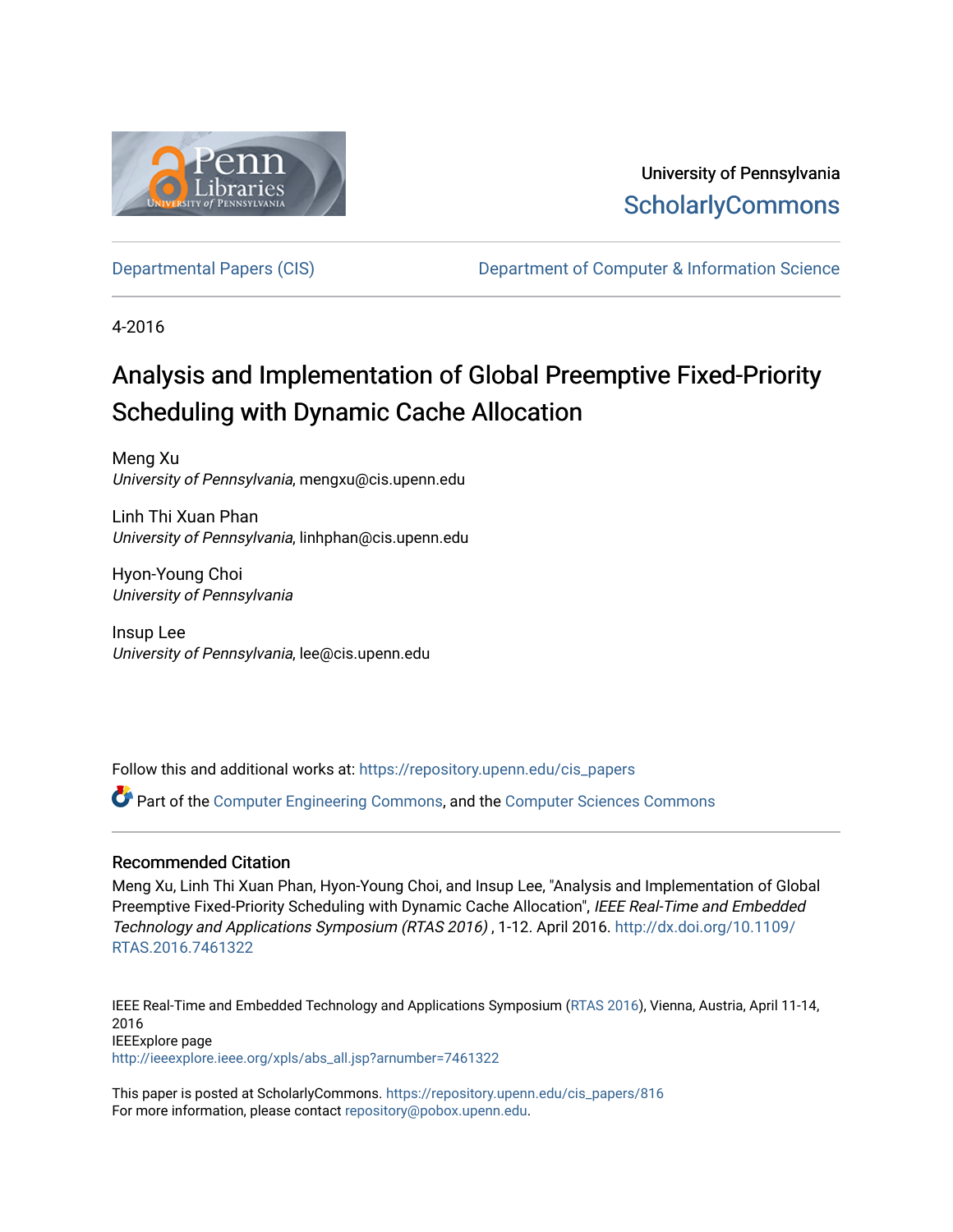## Analysis and Implementation of Global Preemptive Fixed-Priority Scheduling with Dynamic Cache Allocation

## Abstract

We introduce gFPca, a cache-aware global pre-emptive fixed-priority (FP) scheduling algorithm with dynamic cache allocation for multicore systems, and we present its analysis and implementation. We introduce a new overhead-aware analysis that integrates several novel ideas to safely and tightly account for the cache overhead. Our evaluation shows that the proposed overhead-accounting approach is highly accurate, and that gFPca improves the schedulability of cache-intensive tasksets substantially compared to the cache-agnostic global FP algorithm. Our evaluation also shows that gFPca outperforms the existing cache-aware non- preemptive global FP algorithm in most cases. Through our implementation and empirical evaluation, we demonstrate the feasibility of cache-aware global scheduling with dynamic cache allocation and highlight scenarios in which gFPca is especially useful in practice.

## Keywords

cache storage, multiprocessing systems, processor scheduling, resource allocation, Dynamic scheduling, Heuristic algorithms, Interference, Multicore processing, Resource management, Scheduling algorithms, cache-aware global preemptive fixed-priority scheduling algorithm, cache-agnostic global FP algorithm, cache-aware nonpreemptive global FP algorithm, dynamic cache allocation, gFPca, multicore systems, overhead-aware analysis

## **Disciplines**

Computer Engineering | Computer Sciences

## **Comments**

IEEE Real-Time and Embedded Technology and Applications Symposium [\(RTAS 2016](http://2016.rtas.org/)), Vienna, Austria, April 11-14, 2016

### IEEExplore page

[http://ieeexplore.ieee.org/xpls/abs\\_all.jsp?arnumber=7461322](http://ieeexplore.ieee.org/xpls/abs_all.jsp?arnumber=7461322)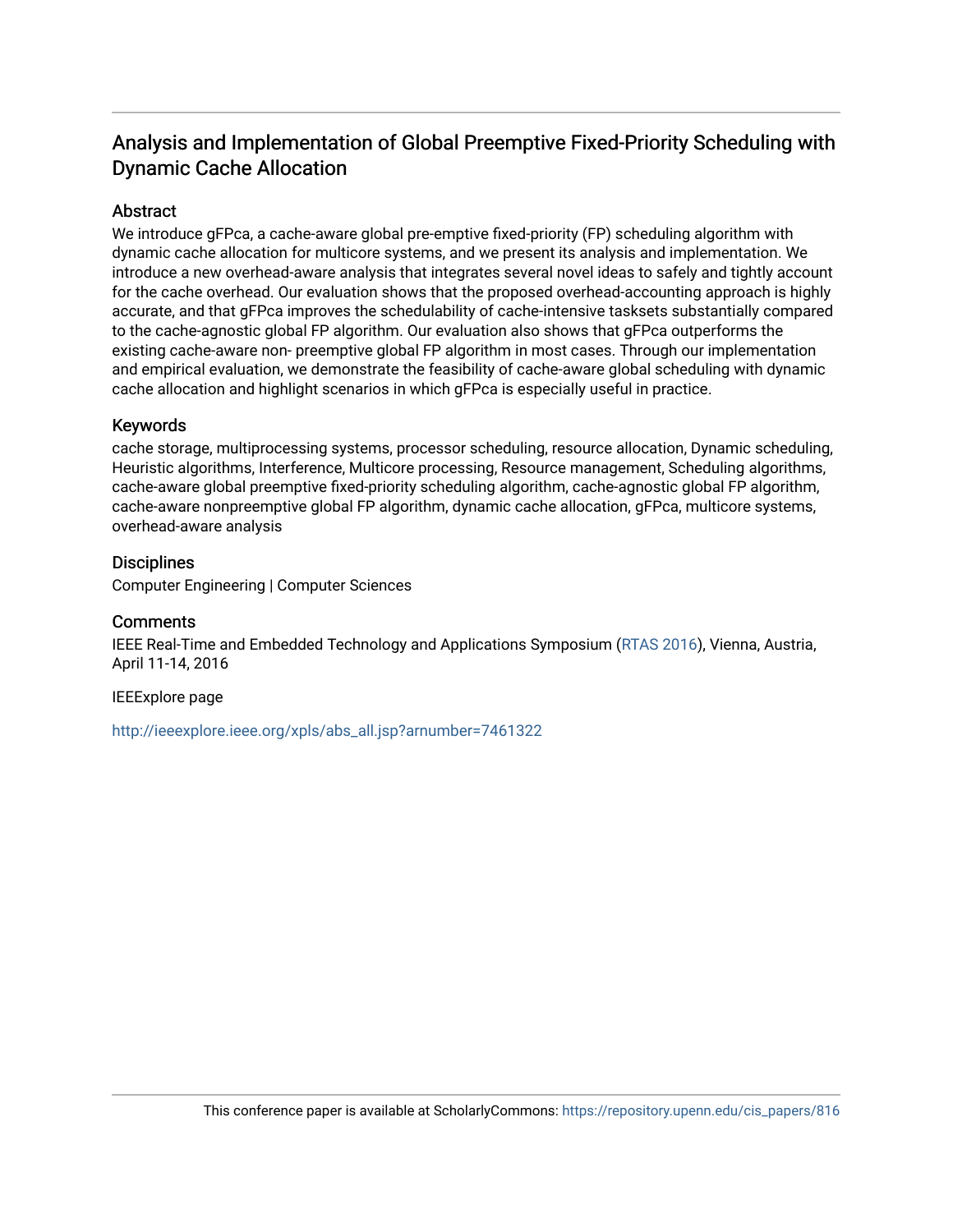## Analysis and Implementation of Global Preemptive Fixed-Priority Scheduling with Dynamic Cache Allocation\*

Meng Xu Linh Thi Xuan Phan Hyon-Young Choi Insup Lee

*University of Pennsylvania*

*Abstract*—We introduce gFPca, a cache-aware global preemptive fixed-priority (FP) scheduling algorithm with dynamic cache allocation for multicore systems, and we present its analysis and implementation. We show that a naïve extension of existing overhead analysis techniques can lead to unsafe results, and we introduce a new overhead-aware analysis that integrates several novel ideas to safely and tightly account for the cache overhead. Our evaluation shows that the proposed overheadaccounting approach is highly accurate, and that gFPca not only improves schedulability of cache-intensive tasksets substantially compared to the cache-agnostic global FP algorithm but also outperforms the existing cache-aware non-preemptive global FP algorithm in most cases. Through our implementation and empirical evaluation, we demonstrate the feasibility of cacheaware global scheduling with dynamic cache allocation and highlight scenarios in which gFPca is especially useful in practice.

#### I. INTRODUCTION

Multicore processors are becoming pervasive, and it is becoming increasingly common to run real-time systems on a multicore platform. Most modern multicore platforms support a shared cache between the cores and the memory to deliver better hit rates and faster memory access latency. Although the shared cache can help increase the average performance, it also makes the worst-case timing analysis much more challenging due to the complex inter-core shared-cache interference: when tasks running simultaneously on different cores access the memories that are mapped to the same cache set, they may evict each other's cache content from the cache, resulting in cache misses that are hard to predict.

One effective approach to bounding the inter-core cache interference is *cache partitioning*, which can be done using mechanisms such as page coloring [17] or way partitioning [23]. The idea is to divide the shared cache into multiple cache partitions and assign them to different tasks, such that tasks running simultaneously on different cores always use different cache partitions. Since tasks running concurrently never access one another's cache partitions in this approach, the cache interference due to concurrent cache accesses can be eliminated, thus reducing the overall cache overhead and improving the worst-case response times of the tasks.

Cache partitioning has recently been explored in the realtime scheduling context. Most existing work in this line uses a static allocation for both cache and CPU resources [8, 18, 25], where cache partitions and tasks are assigned to specific cores offline. While this approach transforms the multicore analysis into the single core analysis, it can significantly under-utilize resources because both the CPU and cache resources of one core may be left idle while another core is overloaded.

An alternative is to use cache-aware *global* scheduling, which dynamically allocates CPU and cache resources to tasks. At run time, each executing task locks all cache partitions it requires, so that the tasks running simultaneously on other cores cannot interfere with its cache content, and tasks can migrate among cores to better utilize the system resources. Guan et al. [15] has proposed a cache-aware *non-preemptive* fixed-priority scheduling algorithm with dynamic task-level cache allocation, which we will refer to as nFPca. Since nFPca does not allow preemptions, the schedulability analysis can be simplified; however, the non-preemptive nature can also lead to increased response times for high-priority tasks and undesirable priority inversions. In addition, the work in [15] does not provide any implementation of this algorithm.

In this paper, we investigate the feasibility of *global preemptive* scheduling with dynamic *job-level* cache allocation. We present gFPca, a cache-aware variant of the global preemptive fixed-priority (gFP) algorithm, together with its analysis and implementation. gFPca allocates cache to jobs dynamically at run time when they begin or resume, and it allows high-priority tasks to preempt low-priority tasks via *both CPU and cache* resources. It also allows low-priority tasks to execute when high-priority tasks are unable to execute due to insufficient cache resource, thus further improving the cache and CPU utilizations. Since preemption is allowed, tasks may experience cache overhead – e.g., upon resuming from a preemption, a task may need to reload its cache content in the cache partitions that were used by its higher-priority tasks; therefore, we develop a new method to account for such cache overhead.

The overhead accounting for gFPca is highly challenging, due to the extra resumption and preemption events that are not normally present in existing algorithms. To illustrate this, let us consider a dual-core system with three tasks: highestpriority  $\tau_1$ , medium-priority  $\tau_2$ , and low-priority  $\tau_3$ . Since each task may need different numbers of cache partitions to execute, under gFPca it is possible that  $\tau_1$  and  $\tau_3$  can run concurrently, whereas  $\tau_2$  can only run alone. In this scenario,  $\tau_3$  can be preempted not only when  $\tau_2$  is released (while  $\tau_1$  is having no job to execute) but also when  $\tau_1$  completes its execution (which enables  $\tau_2$  to resume its execution and thus preempt  $\tau_3$ ). Similarly, the suspended task  $\tau_3$  can resume not only when  $\tau_2$  finishes but also when  $\tau_1$  is released (which preempts  $\tau_2$ ) and frees enough cache space for  $\tau_3$  to continue). Due to this behavior, naïve extensions of existing overhead accounting techniques can lead to unsafe analysis results for gFPca.

To tackle this challenge, we propose a new approach to safely and tightly account for the cache overhead, and then derive an overhead-aware schedulability analysis, for gFPca. The novelty of our approach lies in an integration of various strategies for overhead accounting: considering the combined effects of the source events that cause overhead, to mitigate potential double-accounting; exploiting the necessary condi-

<sup>\*</sup>The published version of this paper contains a typo in Table 2 that has been fixed in this author version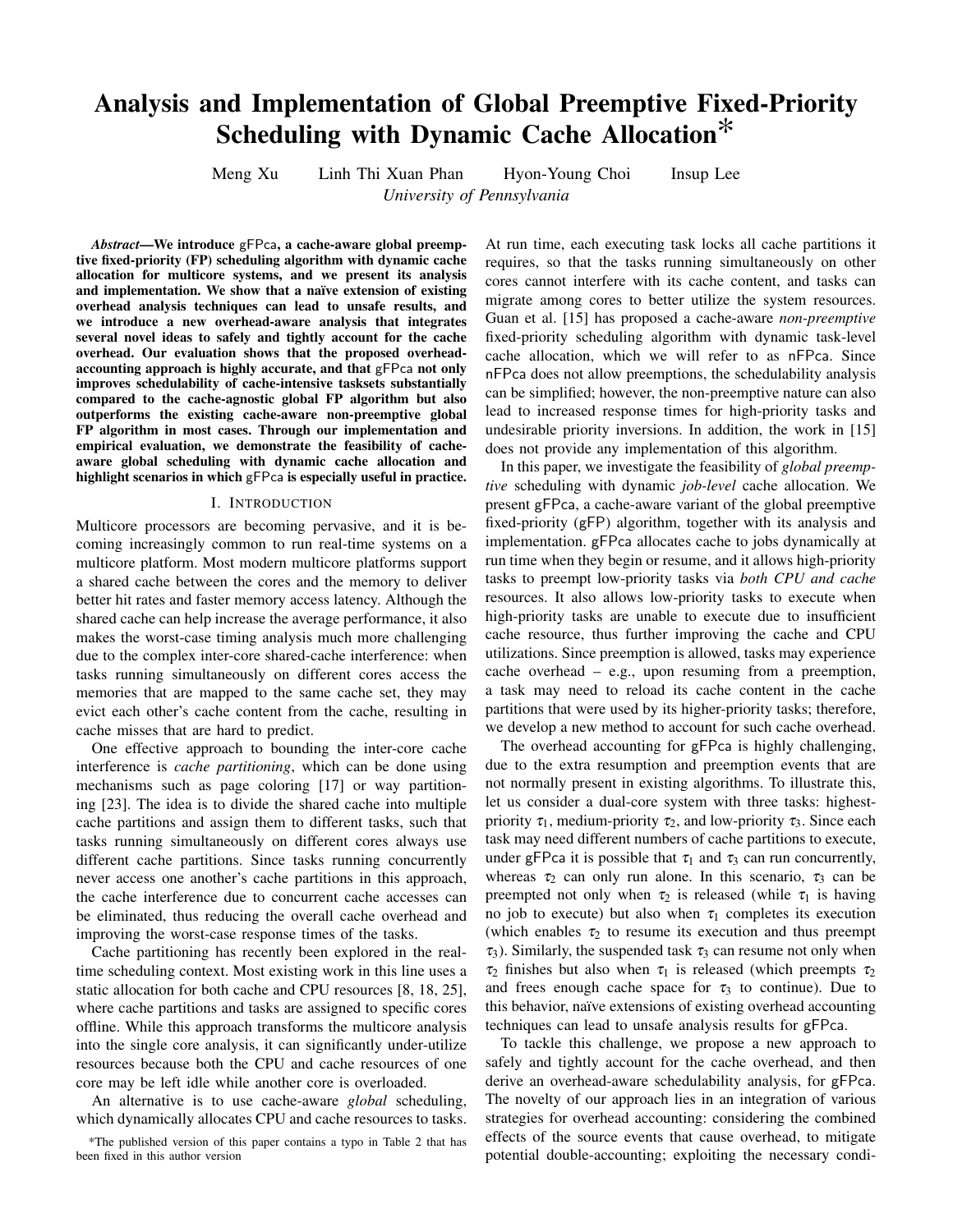tions of task-preemption events with respect to cache and core configurations, to avoid accounting for the overhead that does not actually happen; and incorporating the scheduling behavior when bounding the overhead. Our evaluation shows that the new overhead accounting approach is very close to the best possible accounting approach.<sup>1</sup>

In summary, we make the following specific contributions:

- the gFPca scheduling algorithm (Section IV);
- an implementation of gFPca, as well as nFPca and gFP, on an existing multicore hardware platform. (Section V).
- an overhead-free analysis for gFPca (Section VI);
- a demonstration that a naïve extension of existing methods can lead to invalid results for gFPca (Appendix B);
- an overhead accounting approach and an overhead-aware schedulability analysis for gFPca (Section VII).

Our evaluation shows that our proposed overhead accounting approach is highly accurate. Further, gFPca improves schedulability substantially compared to the cache-agnostic gFP for cache-intensive workloads, and it outperforms nFPca for most cases in our experiments. Through our implementation and empirical evaluation that compared various scheduling strategies, we demonstrate the feasibility of cache-aware global scheduling with dynamic (job-level) cache allocation on real hardware platforms, and we highlight scenarios in which gFPca is especially needed in practice.

To the best of our knowledge, this work is the first to address the shared-cache overhead accounting for global preemptive fixed-priority multicore scheduling with dynamic cache allocation, and to provive an implementation of such an algorithm.

#### II. RELATED WORK

Several approaches for bounding the cache overhead on uniprocessor platforms have been developed (e.g., [2]), which integrate static cache analysis into the schedulability analysis. Our cache-aware analysis leverages these existing approaches; however, we show that a naïve extension of these approaches may lead to invalid results for gFPca, and we present several ways to tackle the additional challenges in the global scheduling setting with dynamic cache allocation.

The shared cache overhead on multicore platforms has been considered in the context of WCET analysis, such as [14, 16, 21]. However, this line of work focuses on intrinsic cache overhead, and it does not consider the extrinsic cache overhead that arises due to scheduling, which our work addresses.

Scheduling algorithms that aim to reduce the cache effects on multicore platforms have also been investigated. For instance, Anderson et al. [4, 5, 13] proposed several heuristics of co-scheduling the tasks that share the same cache content to improve the cache performance while meeting realtime constraints. However, the WCETs of tasks with sharedcache overhead are assumed to be given a priori in these approaches. Although experiments show that the improved cache performance can reduce the average execution cost, the question of how to bound the shared-cache overhead and to derive a safe but tight WCET for each task is not addressed in their approaches (or existing work). In contrast, the cache

<sup>1</sup>We only make this claim with respect to the overhead accounting approach but not the schedulability analysis.

overhead due to shared cache inteference is not given a priori in the task WCET but computed in our analysis.

Schedulability analysis methods that consider the cache preemption or migration overhead have been proposed [6, 12, 19, 27, 30, 32]. These methods focus on the cache overhead associated with the loss of cache affinity as a result of a preemption or a migration. However, they do not consider the inter-core shared-cache interference between co-executing tasks: tasks running concurrently on different cores can still pollute the cache content of each other without invoking any preemption or migration event. Our work eliminates this type of shared cache interference via a combination of cache partitioning and cache-aware scheduling, and our analysis accounts for the overhead under this approach.

There exist shared cache management techniques for multicore platforms; for instance, Ward et. al [29] proposed cache locking and cache scheduling mechanisms to manage the shared cache for partitioned rate-monotonic scheduling. These mechanisms also support dynamic cache allocation to tasks, but they assume that tasks are partitioned onto cores. In contrast, gFPca schedules tasks globally on the cores, and thus it provides more scheduling flexibility while also presents new challenges to the overhead analysis.

A number of shared-cache partitioning mechanisms have also been proposed to reduce the shared-cache interference [8, 18, 24, 25]. Existing work typically considers a partitioned scheduling, which statically allocates tasks to different partitions of the shared cache and then to different cores. While this approach reduces the multicore scheduling problem to the single core scheduling problem, it cannot always be feasibly applied in practice (as we show in our empirical evaluation); for instance, when a taskset does not fit in the whole cache at the same time, different tasks are allowed to share the same cache partition over time and thus may still pollute each other's cache content, which can result in deadline misses. Our work bridges this gap using a global scheduling approach with a dynamic allocation of cache partitions to tasks, while also accounting for the overhead in the analysis.

The only existing work we are aware of that considered global scheduling with dynamic cache allocation is Guan et al [15], which proposed a cache-aware global *non-preemptive* fixed-priority scheduling algorithm (nFPca). Since preemptions are not allowed, tasks are always executed until completion and thus do not incur extrinsic cache overhead; therefore, the analysis in [15] is effectively an overhead-free analysis. However, this non-preemptive nature can lead to undesirable priority inversions and high response times for high-priority tasks. Our work provides an alternative using *preemptive* scheduling and dynamic job-level cache allocation, and the key new contributions compared to [15] lies in the novel approach to account for the overhead in this setting, as well as an implementation (of both gFPca and nFPca) on real hardware.

#### III. SYSTEM MODEL

We consider a multi-core platform with *M* identical cores and a shared cache that is accessible by all cores. The cache is partitioned into *A* equal cache partitions; we achieved this using the way partition mechanism [23]. The latency of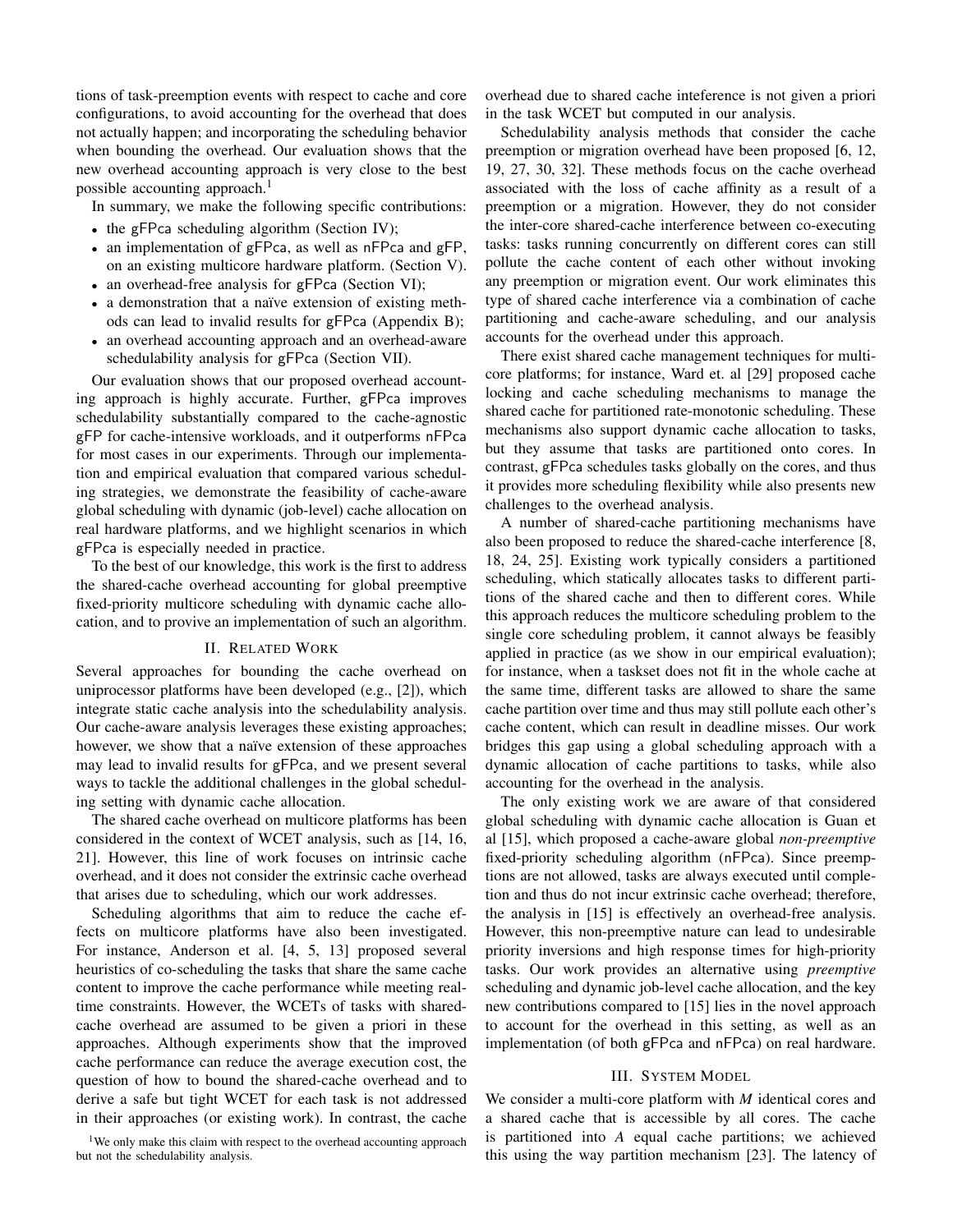reloading one partition is upper bounded by the maximum cache partition reload time, denoted by PRT. The value of PRT can be derived from the number of cache lines per partition and the maximum reloading time of one cache line.

The system consists of a set of independent explicit-deadline sporadic tasks,  $\tau = {\tau_1,...,\tau_n}$ . Each task  $\tau_i$  is defined by  $\tau_i = (p_i, e_i, d_i, A_i)$ , where  $p_i$ ,  $e_i$  and  $d_i$  are the minimum interarrival time (which we refer to as the period), worst-case execution time (WCET) and relative deadline of  $\tau_i$ , and  $A_i$ is the number of cache partitions that  $\tau_i$  can use<sup>2</sup>. Note that although the number of partitions allocated to  $\tau_i$  is fixed, under our scheduling approach, the exact partitions allocated to each job of  $\tau_i$  may change whenever it begins its execution or resumes from a preemption. We require that  $0 < e_i \leq d_i \leq p_i$ and  $A_i \leq A$  for all  $\tau_i \in \tau$ . Each task has a fixed priority<sup>3</sup>; without loss of generality, we assume the tasks in  $\tau$  are sorted by their priorities, i.e.,  $\tau_i$  has higher priority than  $\tau_j$  iff  $i < j$ . Cache-related overhead. When two code sections are mapped to the same cache line, one section can evict the other section's cache line from the cache, which causes a cache miss when the former resumes. If the two code sections belong to the same task, then the cache miss is an *intrinsic* cache miss; otherwise, it is an *extrinsic* cache miss [7]. The overhead (of reloading the evicted cache content) due to intrinsic cache misses of a task can typically be statically analyzed based on the task; however, extrinsic cache misses depend on the interference between tasks during their executions.

We assume that the WCET of each task already includes intrinsic cache-related overhead, and we focus on the extrinsic cache overhead. By abuse of terminology, throughout the paper, we refer to *one cache overhead* of a task as the time the task takes to reload its evicted cache content when it resumes from a preemption, and *total cache overhead* of a task as the total amount of time the task takes to reload its evicted cache content throughout the execution of a job of the task. We assume that the operating system does not affect the shared cache state of tasks<sup>4</sup>, and we consider only the shared cache overhead in this paper and defer the incorporation of the private cache overhead to future work.

ECP and UCP. As defined in [28], an Evicting Cache Block (ECB) of a task is a cache line that the task can access during its execution. Likewise, we define an *Evicting Cache Partition* (ECP) of a task to be a cache partition that the task can access. We denote by  $\mathsf{ECP}_k$  the set of ECPs of  $\tau_k$ during an uninterrupted execution interval of  $\tau_k$ ; note that  $\mathsf{ECP}_k$  varies across different continuous execution intervals of  $\tau_k$ , but  $|ECP_k| \leq A_k$  by definition. In addition, we define a *Useful Cache Partition* (UCP) of τ*<sup>k</sup>* to be a cache partition that  $\tau_k$  accesses at some time point and later accesses again as cache hit, when  $\tau_k$  executes alone in the system (similar to UCB notion [3]). The set of UCPs of  $\tau_k$  is denoted by UCP<sub>k</sub>.

<sup>4</sup>One way to avoid the shared cache interference between the OS and tasks is to dedicate a specific area of the cache to the OS.

#### IV. gFPca SCHEDULING ALGORITHM

We now present the gFPca algorithm. Like gFP, gFPca also schedules tasks based on their (fixed) priorities; however, a task is only executed if there are sufficient cache partitions for it (including also the partitions obtained by preempting one or more lower-priority tasks), and low-priority tasks can execute if all pending high-priority tasks are unable to execute.

Specifically, gFPca makes scheduling decisions whenever a task releases a new job or finishes its current job's execution (or is blocked or unblocked via resources other than cache and CPU). At each scheduling point, it tries to schedule pending tasks in decreasing order of priority. For each pending task τ*<sup>i</sup>* :

Step 1) First, gFPca looks for an idle core; if none exists, it considers the core that is executing the lowest-priority task among all currently executing tasks with lower priority than  $\tau$ <sub>*i*</sub>, if such tasks exist. If no such core is found, it returns.

Step 2) Next, gFPca tries to find  $A_i$  cache partitions for  $\tau$ <sub>*i*</sub>, considering the idle partitions first and then the partitions obtained by preempting  $\tau_i$ 's lower-priority tasks (chosen in increasing order of priority). If successful, it will reserve those  $A_i$  partitions<sup>5</sup> for  $\tau_i$ , preempt the lower-priority tasks that are using those partitions or using the core chosen in Step 1, and schedule  $\tau_i$  to run on the chosen core. Otherwise, gFPca will move to the next task and repeat the process from Step 1.<sup>6</sup>

Observe that under gFPca, cache partitions are allocated to each job *dynamically* at run time when it begins its execution and when it resumes. Whenever this occurs, the system maps some or all of the memory accesses of the task to the allocated partitions (which may include those previously belonged to a preempted task). When a preempted task resumes, it needs to reload its information from the memory to the cache, if this information has been polluted by higher-priority tasks or if it is assigned new cache partitions. Our implementation does not require any memory page copy for reassigning partitions, and our analysis considers the costs of mapping the memory accesses and reloading the memory content into the cache.

#### V. IMPLEMENTATION

We implemented gFPca within LITMUS*RT* on the Freescale I.MX6 quad-core evaluation board, which supports way partitioning through the PL310 cache controller. For comparison, we also implemented the existing non-preemptive nFPca in [15] and the cache-agnostic gFP schedulers.

#### *A. Dynamic cache control*

We utilized the *Lockdown by Master (LbM)* mechanism, supported by the PL310 controller, for our cache allocation (using a similar approach as [23, 29]). The LbM allows certain ways to be marked as unavailable for allocation, such that the cache allocation (which allocates cache lines for cache misses) only happens in the remaining ways that are not marked as unavailable. Each core  $P_i$  has a per-CPU lockdown register  $R_i^7$ , where a bit *q* in  $R_i$  is one if the cache allocation cannot

<sup>5</sup>When more than  $A_i$  partitions are found,  $gFPca$  gives preference to the ones that still hold the cache content of the task τ*<sup>i</sup>* .

<sup>6</sup>gFPca imposes no constraints among the partitions allocated to a task; however, both its cache allocation and analysis can easily be modified to incorporate potential constraints, e.g., one that imposes contiguous partitions.

<sup>7</sup>To be precise, each core has two separate registers for instruction and data access, but we focus on data access in this paper.

<sup>&</sup>lt;sup>2</sup>Different values of  $A_i$  may lead to different values of  $e_i$ ; our analysis holds for any given value of  $A_i$  (and corresponding  $e_i$ ). For our numerical evaluation,  $A_i$  was chosen to be the smallest number of cache partitions that leads to the minimum WCET for  $\tau_i$  (when it executes alone).

 $3$ Ties among tasks with the same priority are broken based on their indices, where a task with a smaller index has a higher priority.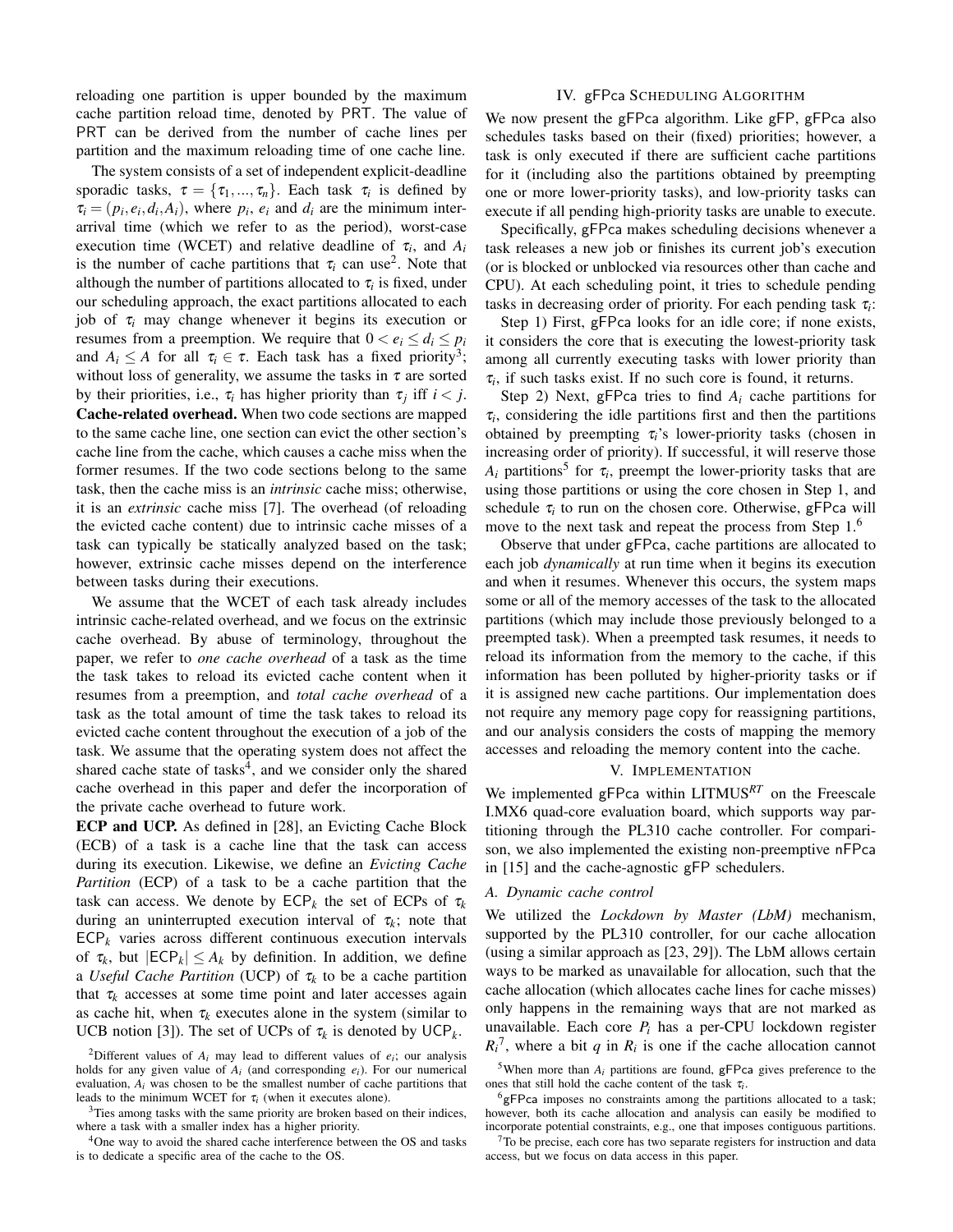

Fig. 1: Scheduling architecture. Dotted-line boxes enclose software components. Solid-line boxes enclose hardware comp.

happen in the cache way *q* for the memory access from the core  $P_i$ , and zero otherwise.

**Challenge.** To reserve the set of cache partitions  $S_k$  (represented as a bitmask) for a task  $\tau_k$  on a core, we set the lockdown register of the core to be the bitwise complement of  $S_k$ . However, this alone cannot guarantee that  $\tau_k$  will not access cache partitions outside  $S_k$ , because the *LbM* cannot control where the cache lookup (i.e., cache hit) occurs. As a result, tasks running concurrently on different cores may still access each other's cache partitions, even if the register is set. Approach: One way to address the above challenge is to flush the partitions allocated to each task  $\tau_k$  when it completes a job or is preempted [29]. However, this approach prevents a task from reusing its content in the cache when possible: if a partition reserved for  $\tau_k$  has not been used by any other task when  $\tau_k$  resumes or releases a new job, then  $\tau_k$  should be able to reuse the content inside that partition; this will not be possible if we had flushed the task's partitions when it was preempted or finished its previous job.

Since the cost of flushing a cache way is relatively expensive compared to other scheduler-related overhead<sup>8</sup>, we minimized cache flushes through *selective flushing*. The idea is to select from the reserved partitions of  $\tau_k$  all the partitions that may hold the content of other tasks, and *only* flush the selected partitions *when* τ*<sup>k</sup> resumes or releases a new job*.

To flush a cache partition, we leveraged the hardware cache maintenance operations to clean and invalidate the specific cache ways that need to be flushed. (This is different from the approach in [29], which loads pages to the cache partitions to evict the previous content from the cache.) Our approach guarantees cache isolation among concurrently running tasks (since no task can use the reserved cache partitions of another task), and it helps minimize the cache management overhead (since a task may use the previously – rather than currently – reserved partitions until they are reserved and flushed by another task). Note that when the cache content of a task  $\tau_k$  is flushed from its previous reserved partitions (by another task), then  $\tau_k$  may need to reload its content to its current reserved partitions; we account for such overhead in our analysis.

#### *B. Scheduling architecture*

Fig. 1 shows a high-level overview of the scheduling architecture for gFPca. Our implementation extended various

components in LITMUS*RT* to incorporate gFPca's cache management and scheduling behavior. Most notable extensions include: (1) *RT Task*: We extended the *rt params* field, which holds the timing information of a real-time task, with the cache information (i.e., the number of cache partitions, the set of currently used partitions, and the set of previously used partitions). (2) *RT-Context*: We extended the *cpu\_entry* data structure, which holds the real-time context of a core, with a new field called *preempting* to indicate whether the core is *preempted via cache*. (3) *Scheduling real-time domain*, which holds all (global) information of the cores and real-time tasks, such as the release and ready queues (not shown in Fig. 1). We extended the scheduling domain to include two new components: CP-bitmap and CPtoTask-map. CP-bitmap is a bitmap that indicates whether a cache partition is locked (i.e., reserved for some task). CPtoTask-map maps each partition to a task that it belongs (if any). The architecture also includes the PL310 cache controller that controls the 16 cache partitions of the L2 shared cache. For synchronization, we used three global spin locks: one for the release queue; one for the ready queue, RT-Context, and CP-bitmap; and one for CPtoTask-map and the cache controller's registers.

The **gFPca** scheduler: The steps in Fig. 1 illustrates how the scheduler on a core works in a nutshell. Specifically, when a scheduling event (task-release, task-finish, task-blocked on other resources such as I/O, or task-unblocked event) arrives at a core (e.g., P1), the scheduler on that core will be invoked. Once being invoked, the scheduler performs Steps 1–3:

Step 1) Executes the *check for preemption* function, which implements the gFPca algorithm (described in Section IV), to determine: the highest-priority ready task that can execute next, the core to execute the task, the cache partitions to reserve for the task, and the currently running tasks to be preempted. The scheduler then continues to the next highestpriority ready task, until no more ready task can be scheduled. For the example in Fig. 1, the scheduler on P1 decides to preempt the tasks currently running on P0 and P2 (say  $\tau_i$  and  $\tau_j$ , respectively) and schedule the ready task (say  $\tau_k$ ) on P0.

Step 2) Updates CP-bitmap to reflect the new locked cache partitions, and updates the RT-Context of the preempted cores and the core(s) that will run the scheduled tasks. In Fig. 1, P1's scheduler modifies CP-bitmap by unmarking the cache partitions that were assigned to  $\tau_i$  and  $\tau_j$  and then marking the partitions that will be reserved for  $\tau_k$ . In addition, it updates P0's *linked task* (i.e., the real-time task to execute next) to be τ*k* , P2's linked task to be NULL and P2's *preempting* field to be true (to indicate that P2 is preempted via cache only).<sup>9</sup>

Step 3) Sends an Inter-Processor Interrupt (IPI) to each preempted core and each core that will run a scheduled task, to notify the preempted core to preempt its currently running task and the scheduled core to execute its linked task (e.g., P0 to preempt  $\tau_i$  and run  $\tau_k$ , and P2 to preempt  $\tau_j$ ).

When a core receives the above IPI, the scheduler on that

<sup>&</sup>lt;sup>8</sup>The cost of flushing one cache way depends on the contention on components of the cache controller. Our measurement shows that the worstcase cost of flushing one cache way is 0.12ms.

 $9$ Since the scheduler running on another core (e.g., P3) may read or modify the RT-Context of the preempted/scheduled cores (e.g., P0 and P2) after this scheduler (on P1) finishes Step 3 and releases the global lock of the scheduling domain, it is important to perform this step before releasing the lock to avoid race conditions on the RT-Context of the preempted/scheduled cores.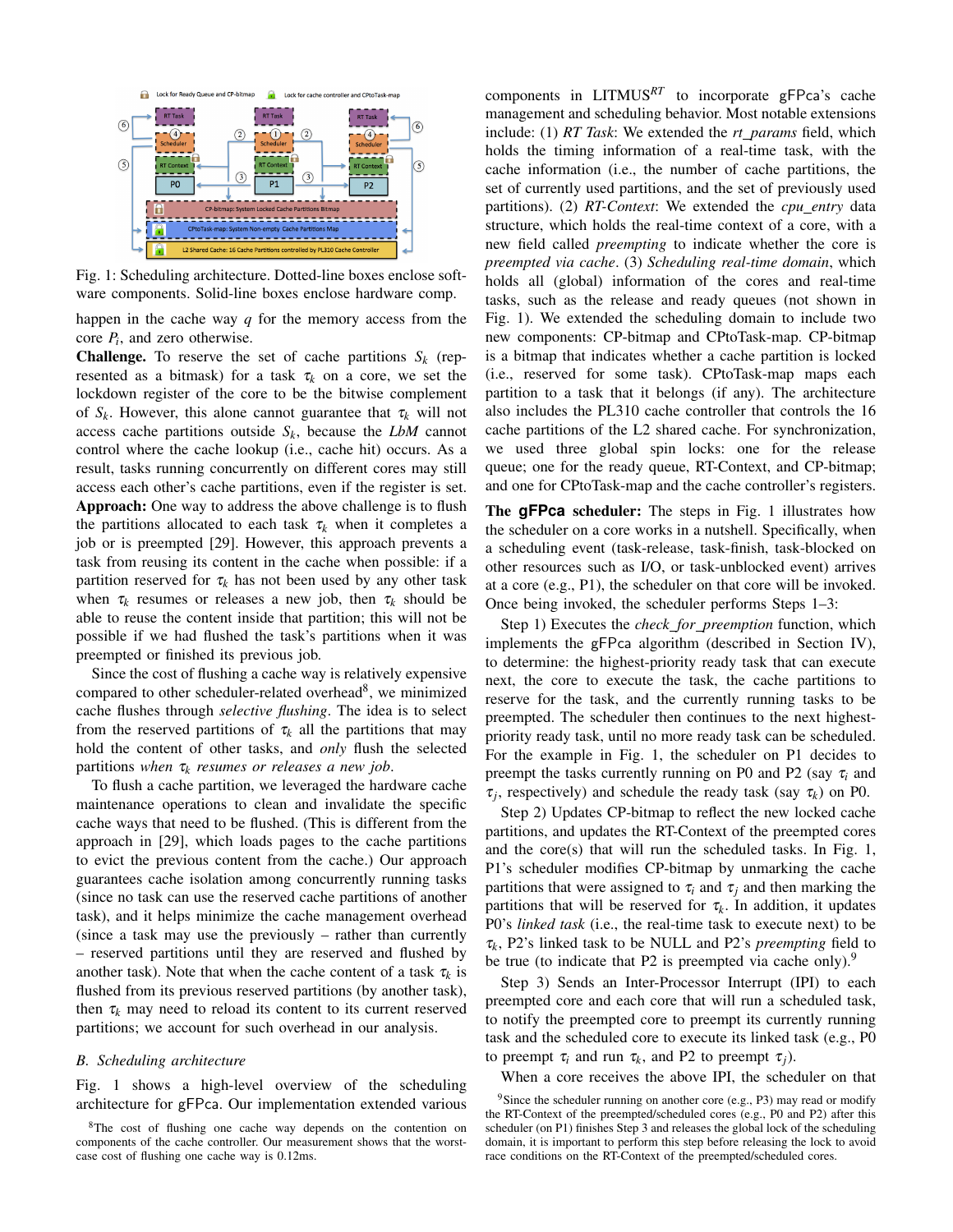core will be invoked, and it will perform the next three steps:

Step 4) Moves the linked task (configured in Step 2) to the core, and updates the scheduled task of the core to be the linked task. (If the linked task is NULL, the scheduler will pick a non-real-time task to execute on the core.)

Step 5) Determines which of the cache partitions reserved for the linked task should be flushed (i.e., if used by other tasks), flushes those partitions, and updates CPtoTask-map to reflect the new mapping of partitions to tasks.

Step 6) Starts executing the linked task.

#### *C. Run-time overhead*

We used the feather-trace tool (with a small modification) to measure the run-time overhead under gFPca and nFPca schedulers, and the existing *gEDF* scheduler in LITMUS*RT* . We observed that both gFPca and nFPca schedulers incur similar average release, scheduling, and IPI delay overheads as *gEDF* does. However, they have larger average context switch overhead; this is due to potential cache flush during a context switch. The gFPca scheduler incurs higher worst-case overheads than the *gEDF* scheduler, which is expected because the gFPca algorithm has a higher complexity. (Additional details are described in Appendix A.)

In the coming sections, we present the schedulability analysis of gFPca, first assuming the absence of overhead and then considering the overhead. The overhead-aware analysis focuses on cache-related preemption and migration delay (CRPMD) overhead (as this is most challenging), but can easily be extended to include other overheads (see Appendix D), and our evaluation considered all these overheads. Due to space constraints, we omit the proofs here, but they are available in [31].

#### VI. OVERHEAD-FREE ANALYSIS

The overhead-free schedulability analysis of gFPca can be established using a similar idea as that of nFPca [15]. As usual, the demand of a task  $\tau_i$  in any time interval  $[a,b]$  is the maximum amount of computation that must be completed within  $[a,b]$  to ensure that all jobs of  $\tau_i$  with deadlines within [*a*,*b*] are schedulable. When  $\tau_i = (p_i, e_i, d_i, A_i)$  is scheduled under gFPca,  $\tau_i$  has the maximum amount of computation in a period of another task  $\tau_k$  when the first job of  $\tau_i$  starts executing at the release time of  $\tau_k$  and the following jobs of  $\tau_i$  execute as early as possible, as illustrated in Fig. 2. Hence, the worst-case demand of  $\tau_i$  in a period of  $\tau_k$  is given by [9]:

 $W_i^k = NJ_i^k \times e_i + \min\{d_k + d_i - e_i - NJ_i^k \times p_i, e_i\},$  (1)

where  $NJ_i^k = \lfloor \frac{d_k + d_i - e_i}{p_i} \rfloor$  is the maximum number of jobs of  $\tau_i$ that have the entire executions falling within a period of  $\tau_k$ .



Fig. 2: Worst-case demand of  $\tau_i$  in a period of  $\tau_k$  scenario.

The length of  $\tau_k$ 's busy interval, denoted by  $B_k$ , is the total length of all subintervals in a period of  $\tau_k$  during which it cannot execute. The busy interval of  $\tau_k$  can be grouped into two categories: (1) CPU-busy interval, during which all cores are busy executing other higher-priority tasks; and (2) cachebusy interval, during which at least one core is available<sup>10</sup> and at least  $A - A_k + 1$  cache partitions are assigned to  $\tau_k$ 's higherpriority tasks. Consequently, the workload of τ*<sup>i</sup>* in a period of  $\tau_k$  consists of two types: (1) CPU-interference workload,  $\alpha_i^k$ , when  $\tau_i$  executes in the CPU-busy interval of  $\tau_k$ ; and (2) cacheinterference workload,  $\beta_i^k$ , when  $\tau_i$  executes in the cache-busy interval of  $\tau_k$ . Since  $\tau_k$  cannot execute when its higher-priority tasks collaboratively keep the CPU busy, and because the system has *M* cores, the length of the CPU-busy interval of  $\tau_k$ is bounded by  $\frac{1}{M} \sum_{i \leq k} \alpha_i^k$ . Because each higher-priority task executes  $\beta_i^k$  time units with  $A_i$  cache partitions occupied, and because higher-priority tasks only need to occupy  $A - A_k + 1$ cache partitions to prevent  $\tau_k$  from execution, the length of the busy interval of  $\tau_k$  is bounded by  $\sum_{i \leq k} \frac{\min\{A_i, A - A_k + 1\}}{A - A_k + 1}$  $\frac{A_i, A - A_k + 1}{A - A_k + 1} \beta_i^k$ . Thus, the length of the busy interval of  $\tau_k$  is bounded by the sum of the length of the CPU-busy interval and the length of the cache-busy interval, which is given by:

$$
\sum_{i
$$

Further, in each period of  $\tau_k$ , the CPU/cache-interference workload of a higher-priority task  $\tau_i$  must satisfy the following constraints: (1) the combination of the CPU-interference workload and cache-interference workload of τ*<sup>i</sup>* cannot exceed the workload of  $\tau_i$ , i.e.,  $\alpha_i^k + \beta_i^k \leq W_i^k$ ; and (2) the CPU/cache-interference workload of all  $\tau_i$  should be no more than the length of the CPU/cache-busy interval of  $\tau_k$ , i.e.,  $\alpha_i^k \le \sum_{i < k} \frac{1}{M} \alpha_i^k$  and  $\beta_i^k \le \sum_{i < k} \frac{\min\{A_i, A - A_k + 1\}}{A - A_k + 1}$  $\frac{A_i, A - A_k + 1}{A - A_k + 1} \beta_i^k$ .

Based on the above discussions, the maximum length of the busy interval of  $\tau_k$  under gFPca can be obtained by solving the following Linear Programming (LP):

$$
\begin{array}{ll}\text{maximize} & \sum_{i < k} \left( \frac{1}{M} \alpha_i^k + \frac{\min\{A_i, A - A_k + 1\}}{A - A_k + 1} \beta_i^k \right) \\ \text{subject to} & \alpha_i^k + \beta_i^k < W_i^k, \ \forall i < k \\ & \alpha_i^k < \sum_{i < k} \frac{1}{M} \alpha_j^k \\ & \beta_i^k < \sum_{i < k} \frac{\min\{A_i, A - A_k + 1\}}{A - A_k + 1} \beta_i^k \end{array}
$$

Denote by  $B_k$  the maximum length of the busy interval of  $\tau_k$ , whose value is the optimal solution of the LP problem above.<sup>11</sup> We can now establish the gFPca overhead-free analysis:

Theorem 1. *A taskset* τ *is schedulable under the* gFPca *algorithm if each task*  $\tau_k$  *in*  $\tau$  *satisfies*  $B_k \leq d_k - e_k$ .

**Theorem 2.** *Given a taskset*  $\tilde{\tau} = \{\tilde{\tau}_1, ..., \tilde{\tau}_n\}$ *, where*  $\tilde{\tau}_i =$  $(p_i, \tilde{e}_i, d_i, A_i)$  *for all*  $1 \leq i \leq n$ . Let  $\tau = {\tau_1, ..., \tau_n}$  *be any task*<br>set with  $\tau = (n, e, d, A)$  and  $e_i \leq \tilde{e}$ , for all  $1 \leq i \leq n$ . Then *set with*  $\tau_i = (p_i, e_i, d_i, A_i)$  *and*  $e_i \leq \tilde{e}_i$  *for all*  $1 \leq i \leq n$ . Then,<br> $\tau$  is schedulable under the **GEDS** algorithm if  $\tilde{\tau}$  satisfies the <sup>τ</sup> *is schedulable under the* gFPca *algorithm if* <sup>τ</sup><sup>e</sup> *satisfies the* gFPca *schedulability conditions given by Theorem 1.*

#### VII. OVERHEAD-AWARE ANALYSIS

**Insight.** We observe that under gFPca, the cache effects  $\tau_i$ has on a lower-priority task  $\tau_k$  comes from not only direct preemption (i.e.,  $\tau_i$  is released and preempts  $\tau_k$ ) but also indirect preemption: when  $\tau_i$  is released, it is possible that  $\tau_i$ and  $\tau_k$  are scheduled to run whereas an intermediate-priority

<sup>10</sup>A core is available to  $\tau_k$  if it is idle or executing a lower-priority task. <sup>11</sup>To obtain  $\widehat{B}_k$ , the solver of the LP problem has to calculate the values of  $\alpha_i^k$  and  $\beta_i^k$  for each higher-priority task  $\tau_i$ .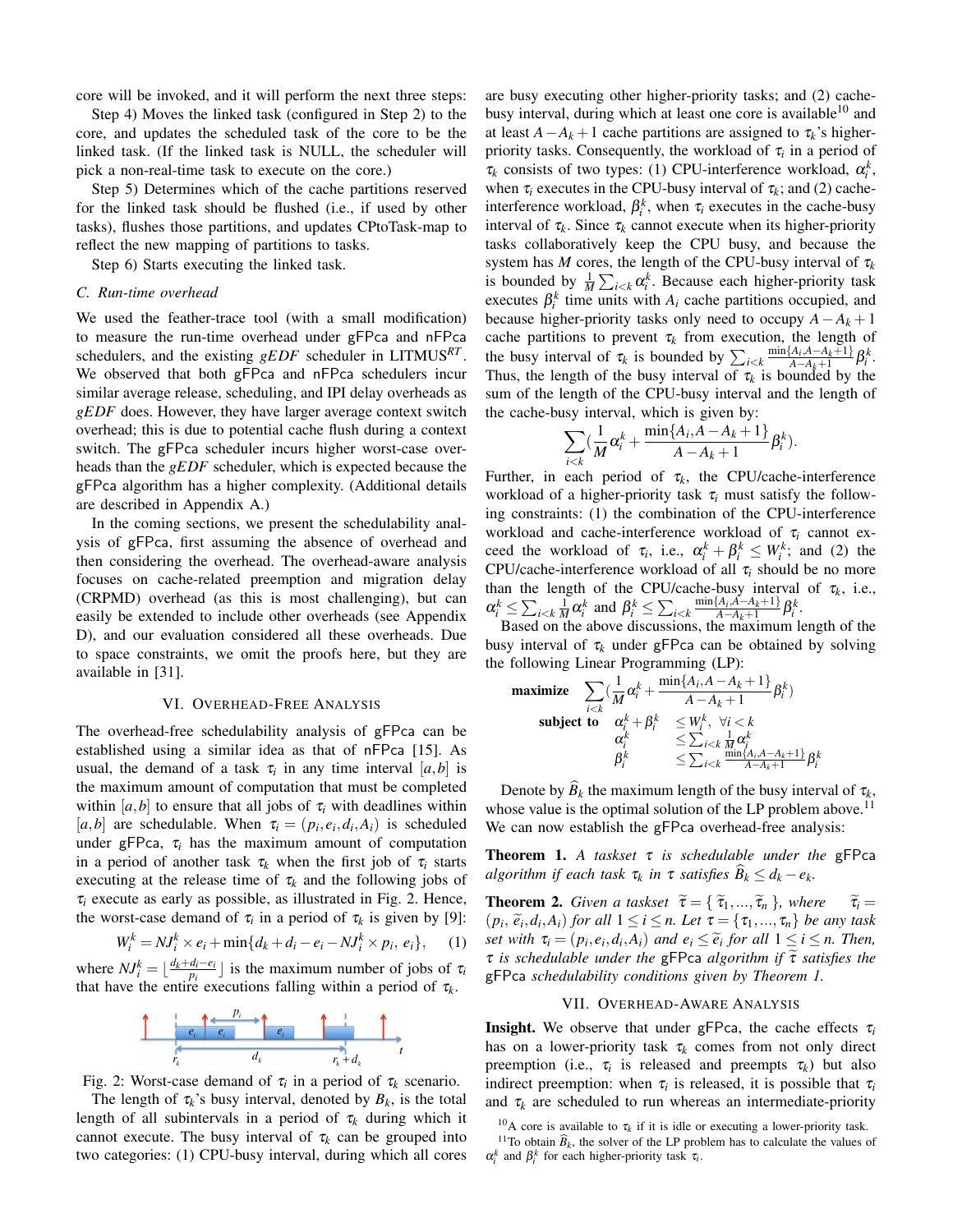$\tau_i$  ( $i < j < k$ ) is blocked due to insufficient cache for it; when  $\tau_i$  finishes,  $\tau_k$  is preempted by  $\tau_j$  because there is now sufficient cache for  $\tau_j$  to execute. Due to this behavior, existing approaches cannot be applied, and naïve extensions may lead to unsafe results for gFPca (see Appendix B for an example).

Our idea is to account for the overhead by analyzing the source events that cause cache overhead, and analyze the combined total overhead they cause to a task. As not every task experiences (extrinsic) overhead, e.g., the highest-priority task, we also derive the necessary conditions under which a task may experience overhead. Specifically, we first identify the cache-related task events and establish the necessary conditions under which these events cause a task to experience overhead. These conditions are then used to derive the set of tasks that may preempt a task  $\tau_k$  via CPU or cache resource. Finally, we analyze the total overhead of  $\tau_k$  that is caused by the cache-related events of other tasks and include it into  $\tau_k$ 's WCET, then we apply the overhead-free schedulability analysis on the inflated taskset. (For simplicity, we will simply write 'overhead' in place of 'cache overhead'.)

#### *A. Cache-related task events*

Under gFPca, the system has five types of task events: task-release, task-finish, task-preemption, task-resumption, and task-migration events. Because the cache is shared by all cores, no overhead is incurred when a task migrates from one core to another; therefore, a task-migration event of a task does not lead to any overhead and we only need to consider the other four types of task events.

A task-preemption event of  $\tau_k$  occurs when the CPU or cache resource allocated to  $\tau_k$  is reduced. Because new jobs are released when task-release events occur and exist-



Fig. 3: Causal relations of task events.

ing jobs resume when task-resumption events occur, a higherpriority task  $\tau_i$  with the task-release or task-resumption event may take the CPU and/or cache resource from  $\tau_k$ , thus leading to a task-preemption event of  $\tau_k$ . Similarly, because running jobs may stop at task-preemption and task-finish events, and the released CPU or cache resource may be allocated to  $\tau_k$ , both task-preemption and task-finish events of  $\tau$ <sub>i</sub> may lead to a task-resumption event of  $\tau_k$ . Further, a task-preemption event may lead to a task-resumption event and vice versa.

If the arrival of a task event *A* may lead to the arrival of another task event *B*, then we say *A* causes *B*, denoted as  $A \rightarrow B$ . The causal relations of task events are illustrated in Fig. 3. It is clear from the figure that the task-release and taskfinish events are the root causes of the other events. Since a task experiences overhead only at its task-resumption events, which are caused by task-release and task-finish events of other tasks, if the task-release and task-finish events are eliminated, the overhead will also be eliminated.

#### Lemma 3. *Task-release events and task-finish events are the source events that cause overhead in a system.*

Based on Lemma 3, if we can compute a bound on the overhead that each task-release event and each task-finish event of a higher-priority task  $\tau_i$  cause to a lower-priority task

 $\tau_k$ , then we can safely account for the total overhead of  $\tau_k$ . To derive this bound, we will analyze the set of tasks that can preempt  $\tau_k$  based on the necessary conditions of taskpreemption events, which we now establish.

#### *B. Conditions of task-preemption events*

The overhead a task  $\tau_k$  experiences come from its preemptionevents, which are caused by the task-release and task-finish events of its higher-priority tasks. A higher-priority task τ*<sup>i</sup>* may preempt  $\tau_k$  via either CPU and/or cache resources; however, no task-preemption event of  $\tau_k$  occurs if the number of cores is larger than the number of tasks in the system and the number of cache partitions of the platform is sufficient for all tasks. The next lemmas state the conditions of a preemption via CPU and cache resources, respectively.

**Lemma 4.** *If a task*  $\tau_i$  *preempts a task*  $\tau_k$ 's CPU *resource at time t, then* τ*<sup>i</sup> must have higher priority than* τ*<sup>k</sup> and the number of tasks with higher priority than* τ*<sup>k</sup> must be at least the total number of cores in the system, i.e.,*  $\sum_{j < k} 1 \ge M$ .

**Lemma 5.** If  $\tau_i$  preempts  $\tau_k$ 's cache resource at t, then  $\tau_i$ *must have higher priority than* τ*<sup>k</sup> and the total number of cache partitions of*  $\tau_j$  *with*  $j < k$  *must be larger than*  $A - A_k$ , *where A is the number of cache partitions of the cache.*

Let  $\rho_k$  and  $\kappa_k$  be the maximum sets of tasks that may preempt τ*<sup>k</sup>* via CPU and cache resources, respectively. Due to the above lemmas, we have:

$$
\rho_k = \{ \tau_i \mid i < k \text{ and } \sum_{j < k} 1 \ge M \} \tag{2}
$$

$$
\kappa_k = \{ \tau_i \mid i < k \text{ and } \sum_{j \le k} A_j > A \} \tag{3}
$$

As a result, the set of tasks that may preempt  $\tau_k$  via either CPU or cache or both resources is  $\rho_k \cup \kappa_k$ .

#### *C. Overhead caused by a task-release event*

Based on the established conditions of a task-preemption event of  $\tau_k$ , we can analyze the overhead of  $\tau_k$  that is caused by one task-release event of a higher-priority task τ*<sup>i</sup>* .

Observe that when  $\tau_i$  releases a job at time  $t_1$ , the cache partitions  $\tau_i$  may access and pollute are in ECP<sub>*i*</sub>. If  $\tau_k$  is preempted at the task-release event of  $\tau_i$ ,  $\tau_i$  can directly evict all cache partitions in  $\text{ECP}_i$  that  $\tau_k$  may use in the worst case.

Further, another higher-priority task  $\tau_i$  of  $\tau_k$  may release a job at time *t*<sup>1</sup> as well. Although such a task-release event may also cause overhead to  $\tau_k$ , this overhead will be considered as the overhead caused by  $\tau_i$ 's task-release events (rather than by τ*i*'s). Further, under gFPca, a lower-priority task τ*<sup>l</sup>* may also pollute the cache partitions of  $\tau_k$  while  $\tau_k$  is being preempted due to a task-release event of τ*<sup>i</sup>* . However, not every lowerpriority task  $\tau_l$  can pollute the cache partitions of  $\tau_k$ .

**Lemma 6.** When a release-event of  $\tau_i$  occurs, if  $\tau_k$  is pre*empted but a lower-priority task* τ*<sup>l</sup> (k* < *l) either resumes from a preemption or releases a new job and this job is executed, then the number of cache partitions of* τ*<sup>l</sup> must be less than that of*  $\tau_k$ , *i.e.*,  $A_l < A_k$ .

Let  $\phi_{i,k}^r$  denote the set of useful cache partitions of  $\tau_k$  that may be polluted due to a task-release event of  $\tau_i$ . When a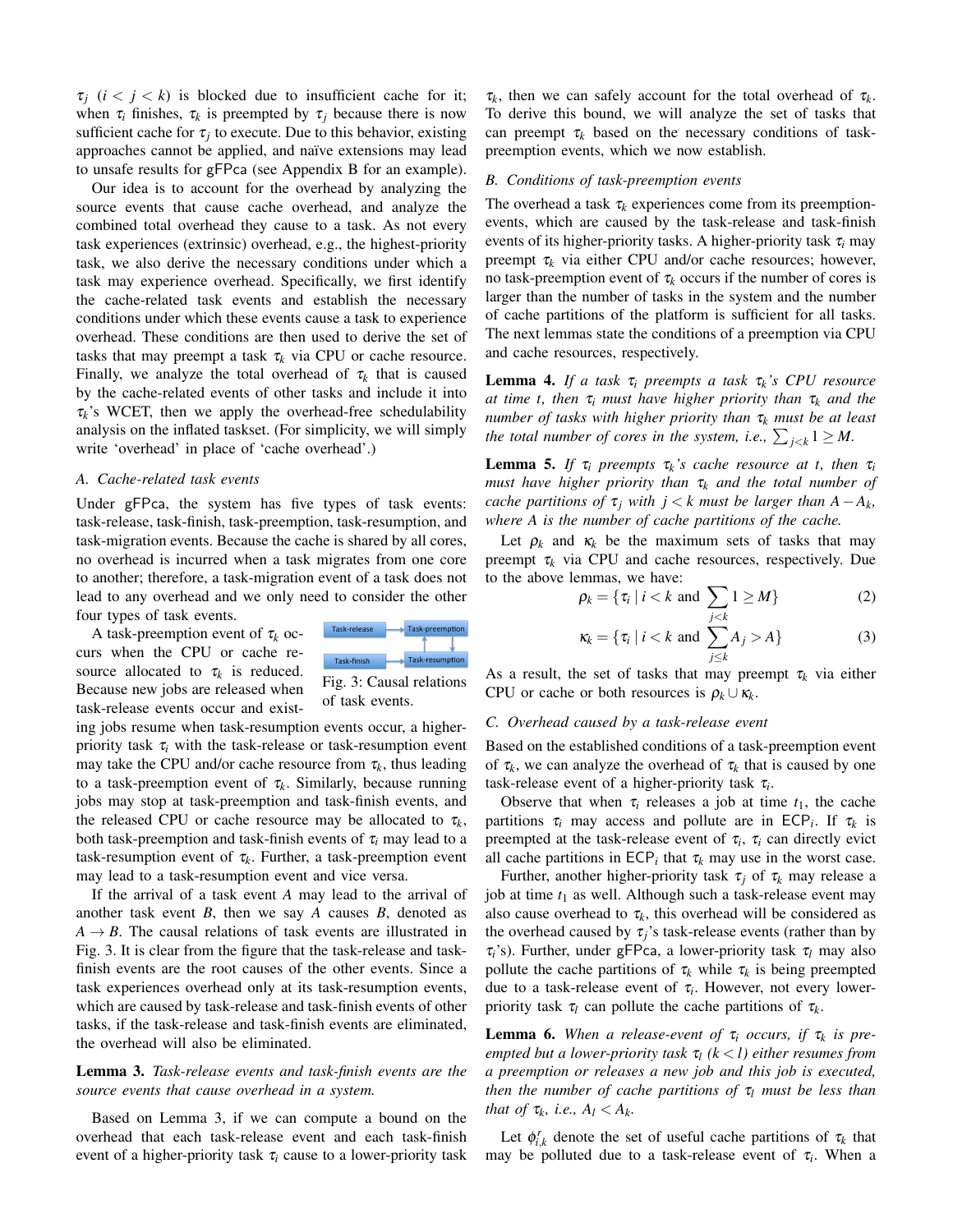task-release event of  $\tau_i$  occurs, there are three scenarios: (1)  $\tau_i$  does not preempt  $\tau_k$  (as there are sufficient CPU and cache resources for  $\tau_i$ ), in which case  $\tau_k$  experiences no overhead due to this task-release event of  $\tau_i$ ; (2)  $\tau_i$  preempts  $\tau_k$  by taking only  $\tau_k$ 's CPU resource, in which case only the lower-priority tasks of  $\tau_k$  may pollute the UCPs of  $\tau_k$ ; and (3)  $\tau_i$  preempts  $\tau_k$ by taking  $\tau_k$ 's cache resource, in which case both  $\tau_i$  and lowerpriority tasks of  $\tau_k$  may pollute the UCPs of  $\tau_k$ . Therefore,  $\phi_{i,k}^r$ can be calculated as follows:

$$
\phi_{i,k}^{r} = \begin{cases}\n\text{UCP}_{k} \cap (\text{ECP}_{i} \cup (\bigcup_{k < l, A_{i} < A_{k}} \text{ECP}_{l})), & \text{if } \tau_{i} \in \kappa_{k} \\
\text{UCP}_{k} \cap (\bigcup_{k < l, A_{i} < A_{k}} \text{ECP}_{l}), & \text{if } \tau_{i} \notin \kappa_{k} \land \tau_{i} \in \rho_{k} \\
\emptyset, & \text{if } \tau_{i} \notin \{\kappa_{k} \cup \rho_{k}\}\n\end{cases} \tag{4}
$$

Given any two sets  $S_1$  and  $S_2$ , we have  $|S_1 \cup S_2| \leq |S_1| + |S_2|$ and  $|S_1 \cap S_2|$  ≤ min{ $|S_1|$ ,  $|S_2|$ }. Hence,

$$
|\phi_{i,k}^r| \leq \begin{cases} \min\{|\text{UCP}_k|, |\text{ECP}_i| + \sum_{k < l, A_l < A_k} |\text{ECP}_l|\}, & \text{if } \tau_i \in \kappa_k\\ \min\{|\text{UCP}_k|, \sum_{k < l, A_l < A_k} |\text{ECP}_l|\}, & \text{if } \tau_i \notin \kappa_k \land \tau_i \in \rho_k\\ 0, & \text{if } \tau_i \notin \{\kappa_k \cup \rho_k\} \end{cases} \tag{5}
$$

Denote by  $\Delta_{i,k}^r$  the overhead of  $\tau_k$  that is caused by a taskrelease event of  $\tau_i$ , where  $i < k$ . Then,

$$
\Delta_{i,k}^r \le \text{PRT} \times |\phi_{i,k}^r|.\tag{6}
$$

#### *D. Overhead caused by a task-finish event*

When a task  $\tau_i$  finishes its execution at time  $t_2$ , the overhead that task  $\tau_k$  may experience due to this task-finish event falls into the following cases:

**Case 1)**  $\tau_k$  is not running at  $t_2$ : If  $\tau_k$  finishes before or at  $t_2$ , then clearly the task-finish event causes no overhead to  $\tau_k$ . If it has not finished its execution at  $t_2$ , this task-finish event also does not bring any overhead to  $\tau_k$ , because even though  $\tau_i$  might have polluted  $\tau_k$ 's cache before  $t_2$ , the pollution is caused by other task-release or task-finish events of  $\tau_i$  and should be accounted in the cost of those events.

**Case 2)**  $\tau_k$  is running at  $t_2$ : If  $\tau_k$  continues to run after  $t_2$ , then it incurs no overhead as it is not preempted. However, if  $\tau_k$  is preempted at  $t_2$ , then it must be preempted by another higher-priority task  $\tau_j$  that is resumed at  $t_2$  when  $\tau_i$  finishes, in which case  $\tau_i$  can access and pollute any cache partitions in ECP*<sup>j</sup>* . However, as stated in the next two lemmas, at most one task  $\tau_i$  with  $i < j < k$  can resume *and* preempt  $\tau_k$  at  $t_2$ , and the number of cache partitions this task can access should be more than that of  $\tau_k$ .

**Lemma 7.** If a task  $\tau_j$ , where  $i < j < k$ , resumes and preempts  $\tau_k$  *at a task-finish event of*  $\tau_i$ *, then*  $A_j > A_k$ *.* 

**Lemma 8.** *There exists at most one task*  $\tau_i$  *with*  $i < j < k$  *that can resume* and *preempt* τ*<sup>k</sup> at a task-finish event of* τ*<sup>i</sup> .*

In addition, when  $\tau_k$  is preempted, lower-priority tasks of  $\tau_k$  may also resume or release new jobs and these jobs are executed, and thus they may pollute the cache partitions of  $\tau_k$ . According to Lemma 6, only lower-priority tasks  $\tau_l$  with  $k < l$ and  $A_l < A_k$  may pollute  $\tau_k$ 's cache partitions while  $\tau_k$  is being preempted. When a task  $\tau_j$  ( $i < j < k$ ) resumes and preempts  $\tau_k$  at the occurrence of the task-finish event of  $\tau_i$ , the set of useful cache partitions of  $\tau_k$  that may be polluted, denoted by  $\phi_i^f$  $\tau_{i,j,k}^{J}$ , is the same with the set of useful cache partition of  $\tau_{k,j,k}$ that may be polluted at the task-release event of  $\tau_j$ . Therefore,  $\phi_{i,j,k}^f = \phi_{j,k}^r$  and the size of  $\phi_{i,j}^f$  $\int_{i,j,k}^{f}$  is  $|\phi_{i,j}^{f}|$  $\vert_{i,j,k}^f\vert = \vert \pmb{\phi}_{j,k}^r\vert.$ 

Let  $\Delta_i^f$  $\mathbf{z}_{i,k}^{J}$  denote the overhead of  $\tau_k$  that is caused by a taskfinish event of  $\tau_i$ , where  $i < k$ . Because any task  $\tau_j$  (  $i < j < k$ and  $A_k < A_j$  may resume and preempt  $\tau_k$  at the task-finish event of  $\tau_i$ , we obtain

$$
\Delta_{i,k}^f \leq \max_{i < j < k, A_k < A_j} \text{PRT} \times |\phi_{i,j,k}^f|.\tag{7}
$$

#### *E. Overhead-aware schedulability analysis*

In the previous sections, we have computed the maximum overhead that each task-release event and each task-finish event of a higher-priority task  $\tau_i$  causes to a lower-priority task  $\tau_k$ . To account for the overall overhead  $\tau_k$  experiences, we need to compute the number of task-release and task-finish events of higher-priority tasks in each period of  $\tau_k$ .

Since each job of a task has one task-release event and one task-finish event, it may seem at first that an upper bound on the total number of task-release and task-finish events of all higher-priority tasks in the period of  $\tau_k$  is  $\sum_{i < k} 2\lceil \frac{d_k}{p_i} \rceil + 2$ . While this bound is safe, it is not tight because not every taskrelease event or task-finish event of each job of higher-priority tasks can cause overhead to  $\tau_k$ , as stated by Lemma 9.

Lemma 9. *Suppose the task-release and task-finish events of the same job of*  $\tau_i$  *occur at time t<sub>1</sub> and t<sub>2</sub>, respectively, and suppose the lower-priority task* τ*<sup>k</sup> is preempted at t*<sup>1</sup> *and t*<sup>2</sup> *as well. Then, at least one task-release or task-finish event of another higher-priority task*  $\tau_j$  ( $j < k$ ) must occur at time t<sub>3</sub>, *where*  $t_1 < t_3 < t_2$  *and*  $\tau_k$  *resumes at*  $t_3$ *.* 

Thus, instead of accounting for the overhead caused by each task-release and each task-finish event of higher-priority tasks, we account for the overhead of  $\tau_k$  that is caused by *each job* of its higher-priority tasks in a period of  $\tau_k$ , as follows:

If only one of the task-release and task-finish events of the same job of  $\tau_i$  may cause overhead to  $\tau_k$ , the overhead caused by each job of  $\tau_i$  is max  $\{\Delta_{i,k}^r, \Delta_{i,k}^f\}$  $\{a_{i,k}\}$ . In contrast, if both the taskrelease and task-finish events of the same job of  $\tau_i$  may cause overhead to  $\tau_k$ , the maximum overhead of  $\tau_k$  that is caused by each job of  $\tau$ <sup>*i*</sup> is the total overhead caused by the taskrelease and task-finish events of the job *minus* the minimal overhead caused by the task-release event or the task-finish event of a high-priority task  $\tau_j$  (*j* < *k* and *j*  $\neq$  *i*), i.e.,  $\Delta_{i,k}^r$  +  $\Delta_{i,k}^f$  –  $\min_{j < k, j \neq i} \{ \Delta_{j,k}^r, \Delta_j^f \}$  $\{f_{j,k}\}$ . Hence, the overhead of  $\tau_k$  that is caused by one job of a higher-priority task  $\tau_i$  is bounded by

$$
\delta_i^k \stackrel{\text{def}}{=} \max \{ \Delta_{i,k}^r, \Delta_{i,k}^f, \Delta_{i,k}^r + \Delta_{i,k}^f - \min_{j < k, j \neq i} \{ \Delta_{j,k}^r, \Delta_{j,k}^f \} \}.
$$

Further, the number of jobs of  $\tau_i$  in a period of  $\tau_k$  that have both release and finish events causing  $\tau_k$  to resume is at most  $NI_i^k \stackrel{\text{def}}{=} \left\lceil \frac{d_k}{p_i} \right\rceil$ . Since the finish event of the carry-in job of  $\tau_i$  and the release event of the carry-out job of  $\tau_i$  in a period of  $\tau_k$  may also lead to one task-resumption event of  $\tau_k$ , we imply that the overhead of  $\tau_k$  that is caused by all of its higher-priority tasks is upper bounded by *k*−1

$$
\delta^k = \sum_{i=1}^{k-1} \delta_i^k \times N I_i^k + \Delta_{i,k}^f + \Delta_{i,k}^r \tag{8}
$$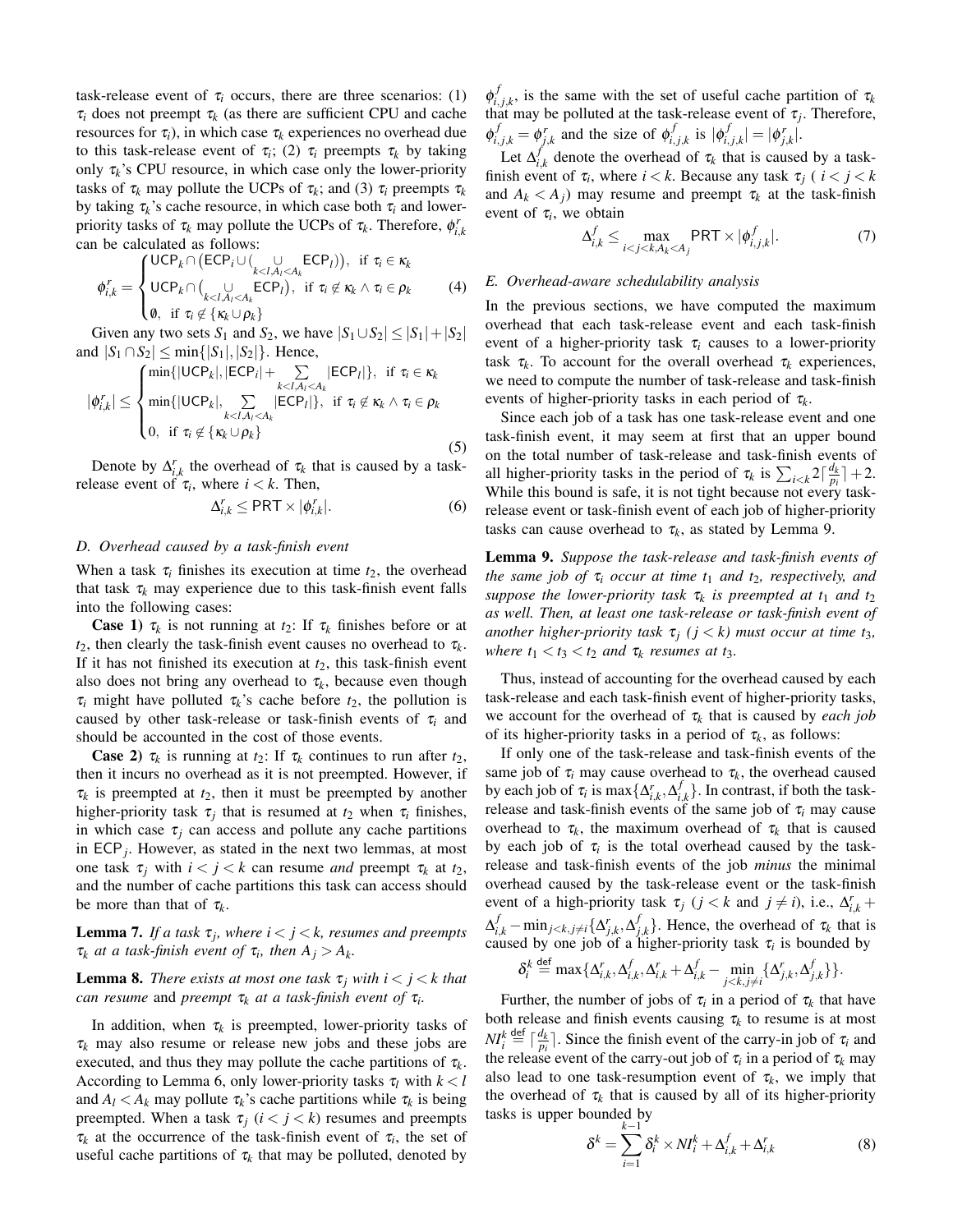The overhead-aware analysis can now be done by first inflating the WCET of each task  $\tau_k$  with  $\delta^k$ , and then applying the overhead-free analysis (Section VI) on the inflated taskset.

**Theorem 10.** *A taskset*  $\tau = {\tau_1, ..., \tau_n}$ *, where*  $\tau_k =$  $(p_k, e_k, d_k, A_k)$ , is schedulable under gFPca in the presence of *cache overhead if*  $\tau' = {\tau'_1, ..., \tau'_n}$  *satisfies Theorem 1, where*  $\tau'_k = (p_k, e'_k, d_k, A_k)$  *and*  $e'_k = e_k + \delta^k$  *for all*  $1 \leq k \leq n$ .

#### VIII. NUMERICAL EVALUATION

Our evaluation was based on randomly generated real-time workloads and our implementation platform, which has four cores and a 1MB shared cache that is partitioned into 16 equal partitions. We had two main objectives: (1) Evaluate the accuracy of the overhead-aware analysis for gFPca, by comparing to the overhead-free analysis and a baseline overhead-aware analysis; intuitively, the closer the overhead-aware schedulability results are to the overhead-free schedulability results, the closer the overhead accounting is to an optimal overhead accounting method. (2) Investigate the performance of gFPca in comparison to gFP and nFPca.

For the baseline, since no existing overhead-aware analysis can be directly applied to gFPca, we used an extension of existing approach (which is safe for gFPca) that works as follows: first inflates the WCET of each task  $\tau_i$  ( $i > 1$ ) with the total overhead it experiences during an entire execution of a job, and then applies gFPca's overhead-free analysis.

Types of overhead. Besides CRPMD overhead, our evaluation considered four other types: release, scheduling, IPI, and context switch. For this, we extended the analysis in Section VII, in [15], and in [9], to account for all overhead types under gFPca, nFPca, and gFP, respectively (extension details are in the appendix). We measured the overhead values of each scheduler in our implementation.

Workload. Each workload contained a set of randomly generated implicit-deadline sporadic task sets. The tasks' utilizations followed one of four distributions: a uniform distribution within the range [0.5, 0.9] and three bimodal distributions, where the utilizations were uniformly distributed in either [0.001, 0.5) or [0.5, 0.9] with respective probabilities of 8/9 and 1/9 (light), 6/9 and 3/9 (medium), and 4/9 and 5/9 (heavy), as used in [30, 32]. The number of ECPs of a task was uniformly distributed in [1, 8] by default, and the number of UCPs was set equal to the number of ECPs.

Overhead values. For the CRPMD overhead, the latency of reloading one cache line measured on our board was 90.89ns. The size of each cache line is 32B, and thus each cache partition has  $\frac{1MB}{32B \times 16} = 2048$  cache lines. Hence, it takes at most  $90.89$ ns × 2048  $\leq 0.19$ ms to reload one cache partition. Hence, we set the cache partition reloading time  $PRT = 0.19$ ms.

We measured the remaining overheads for each scheduler (gFPca, nFPca, gFP), and used monotonic piece-wise linear interpolation to derive the upper-bounds of each overhead under each scheduler as a function of the taskset size. For gFPca, the context switch overhead also includes the overhead for (re)assigning cache partitions, which we derived from the measured maximum latency of flushing one cache partition. (Details of the overhead values are available in [31]).

#### *A. Evaluation of the overhead-aware analysis*

We generated 500 tasksets with taskset utilization ranging from 0.1 to 4, with a step of 0.2. For each taskset utilization, there were 25 independently generated tasksets; the task utilizations were uniformly distributed in  $[0.5, 0.9]$ ; the task periods were uniformly distributed in [10,40]ms. Fig. 4 shows the fraction of schedulable tasksets under each analysis.

The results show that our overhead-aware analysis (shown as gFPca) is substantially tighter than the baseline; for example, when the taskset utilization is 2.7, the baseline analysis claimed that no taskset is schedulable, even though 60% of the tasksets are schedulable under our overhead-aware analysis. The results also show that the fractions of schedulable tasksets under our overhead-aware analysis and the overheadfree analysis are very close across all taskset utilizations. This means that our overhead-accounting technique is very close to an optimal overhead-accounting technique, which can be explained from its novel strategies for bounding the overhead.

We also evaluated the impacts of core and cache configurations, and the results further confirm these observations.

#### *B. Evaluation of* gFPca*'s performance.*

We generated 500 tasksets as before. The number of cache partitions of each task was uniformly distributed in [1,12]. The period range that each task chooses was uniformly distributed in [550,650] (as in [20]). We analyzed the schedulability of each taskset under gFPca, nFPca, and gFP.

*Cache access information for* gFP *analysis.* The overheadaware analysis for gFP needs to consider the shared cache interference among concurrent tasks (which are eliminated in gFPca and nFPca). We derived the overhead that a task experiences from the cache hit latency (55.77ns), miss latency (146.66ns), and the *hit time ratio* of the task (i.e., the ratio of the time it spends on cache hit accesses to its execution time when executing alone). To generate different cache access scenarios, the *hit time ratio* of tasks was uniformly distributed in [0.1, 0.3] (cache light), (0.3, 0.6] (cache medium), and (0.6, 0.9] (cache heavy). The generated *hit\_time\_ratio* values were then used for the analysis under gFP.

Fig. 5 shows the fractions of schedulable tasksets under each algorithm. The lines with the labels gFP-H, gFP-M and gFP-L represent the results under gFP for the cache light, cache medium, and cache heavy scenarios, respectively.

Benefits of cache-aware scheduling: As Fig. 5 shows, both gFPca and gFPca perform much better than the cache-agnostic gFP under the cache medium and cache heavy configurations, and for most taskset utilizations under the cache light configuration. This is expected, because gFP does not protect concurrently running tasks from cache interference, which is more obvious for more cache-intensive workloads. On the contrary, both gFPca and nFPca mitigate such interference via cache partitioning and cache-aware scheduling, and thus they can significantly improve the schedulability of the tasksets.

Comparing the fractions of schedulable tasksets under gFP when the *hit time ratio* of tasks is in the cache light, cache medium and cache heavy scenarios, we observe that as the *hit time ratio* of tasks increases, the performance of gFP decreases. One reason for this trend is that tasks with a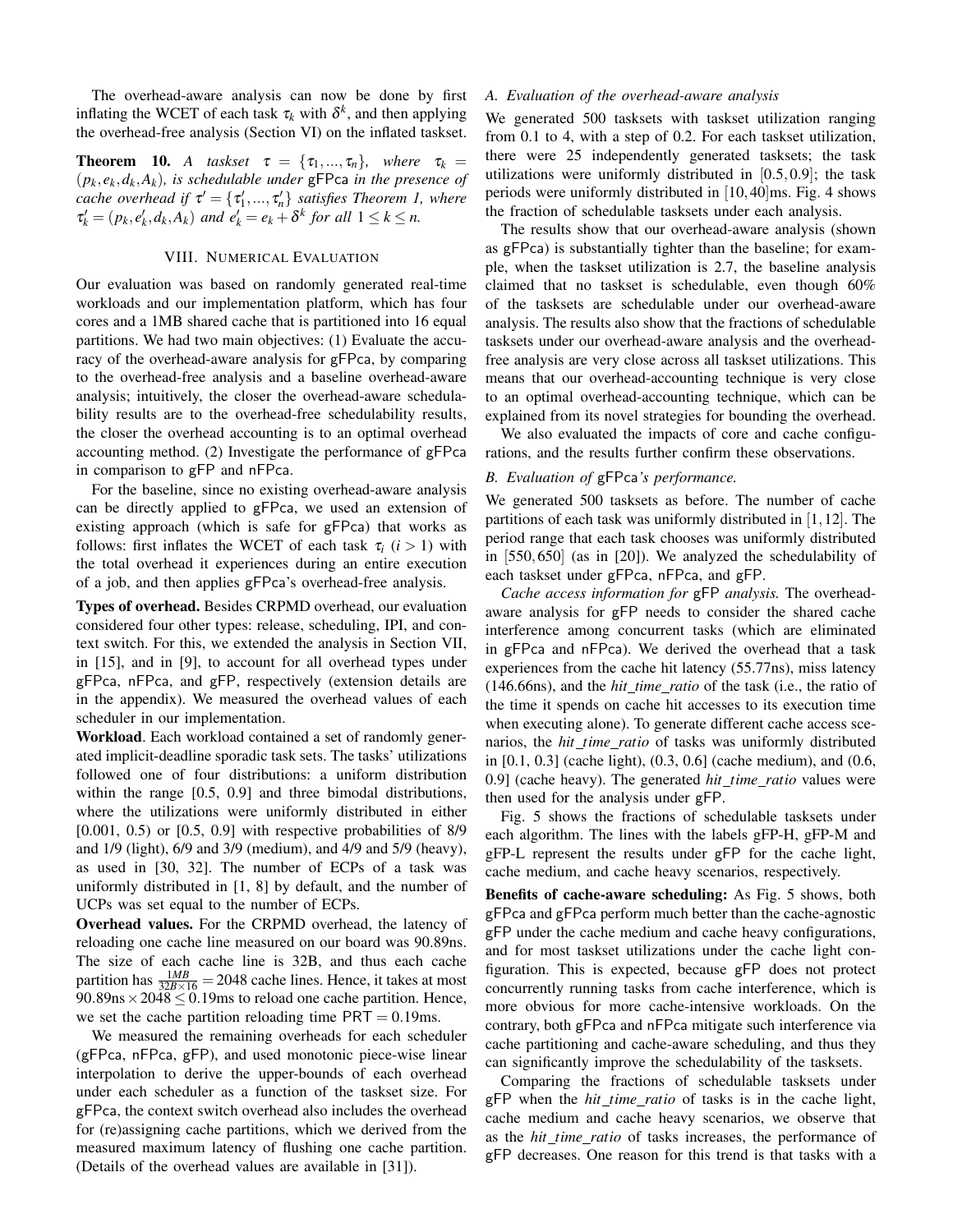

larger *hit time ratio* have more cache hit accesses when they execute alone, and hence they are more sensitive to the shared cache interference under gFP. Note that under gFP, we had to assume every cache hit access when it executes alone may be polluted by tasks running concurrently on other cores when it is scheduled with other tasks; therefore, a higher number of cache hit accesses leads to a larger extrinsic cache overhead.

Benefits of **gFPca** over **nFPca**: We observe that gFPca outperforms nFPca in terms of the fraction of schedulable tasksets across all but one taskset utilizations. This is because gFPca avoids undesirable priority inversions and allows low-priority tasks to execute if high-priority tasks are unable to, and thus it can better utilize the system's resources.

The number of cache partitions and task priority relation: Because nFPca does not allow lower-priority tasks to execute when any higher-priority task is blocked by cache resource, it performs better on tasksets in which higher-priority tasks require a smaller number of cache partitions and worse on tasksets in which higher-priority tasks require a higher number of cache partitions. To investigate the impact of the relation between the number of cache partitions<sup>12</sup> and the task priority on the performance of the algorithms, we generated two kinds of tasksets: (1) the so-called  $nFPca-favor<sup>13</sup>$  tasksets, in which  $|A_i| = \lfloor \frac{p_i - min\_period}{max\_period - min\_period} \times 12 \rfloor$  for each task  $\tau_i$ , and (2) the so-called nFPca-oppose tasksets, in which  $|A_i|$  =  $\lfloor (1 - \frac{p_i - \min\_period}{\max\_period - \min\_period}) \times 12 \rfloor$  for each  $\tau_i$ . Other parameters of the tasks were generated in the same manner as above.

The fractions of schedulable tasksets are shown in Fig. 6 and 7. On the nFPca-favor tasksets, nFPca performs better than gFPca but only slightly, although the tasksets favor nFPca. We attributed this to the work-conserving nature of gFPca, which allows it to better utilize the system's resource. In contrast, the results in Fig. 7 show that gFPca can schedule many more tasksets than nFPca does on the nFPca-oppose tasksets. We can also observe that the performance improvement that gFPca achieves over nFPca increases as higherpriority tasks use more cache partitions (as the tasksets move from the nFPca-favor to the nFPca-oppose).

#### IX. EMPIRICAL EVALUATION

We used synthetic workloads to illustrate the applicability and benefits of gFPca based on our implementation platform (with four cores, 16 cache partitions). We focused on tasks that are sensitive to shared cache interferences (for which cache isolation is critical), and evaluated four algorithms: gFP (cache-agnostic global scheduling), pFP (partitioned schedul-

<sup>13</sup>The nFPca-favor tasksets favor nFPca in comparison to gFPca.



ing with static core-level cache allocation), nFPca (cacheaware non-preemptive global scheduling with dynamic tasklevel cache allocation), and gFPca (cache-aware preemptive global scheduling with dynamic job-level cache allocation). Workload generation. We first constructed two real-time programs in our implementation: the first randomly accesses every 32 bytes (the size of a cache line) in a 960KB array for 200 times, which was used for the highest-priority task; and the second randomly accesses every 32 bytes in a 192KB array for 2000 times, which was used for each lower-priority task. We separately measured the WCET of each program under the gFPca scheduler when it was allocated different numbers of cache partitions; the results are shown Fig. 8.

We then constructed a reference taskset  $\tau_{ref}$  with  $n = 5$  tasks, with  $\tau_1 \succ \tau_2 \succ \cdots \succ \tau_n$ , where  $\tau_1 = (p_1 = 5000, d_1 = 500)$  and  $\tau_i = (p_i = 5000, d_i = 1550)$  for all  $1 < i \leq n$ .<sup>14</sup>



Fig. 8: Measured WCET vs. Number of cache partitions. Horizontal line indicates relative deadline.

Analysis of WCET and the number of cache partitions. Fig. 8 shows that the WCET of  $\tau_1$  is 430ms with 16 cache partitions and 501ms with 15 cache partitions. Since its deadline is 500ms,  $\tau_1$  needs all 16 cache partitions to meet its deadline. Each lower-priority task has a WCET of 800ms with 4 cache partitions, a WCET of 1059ms with 3 cache partitions and a WCET of 1958ms with 0 cache partition.

From the above analysis, we could feasibly assign the number of partitions of each task under gFPca and nFPca, i.e.,  $A_1 = 16$  and  $A_i = 4$  ( $i > 1$ ). We set the WCET of each task to be an upper bound of the WCET measured under the assigned number of partitions<sup>15</sup>, i.e.,  $e_1 = 500$  and  $e_i = 1050$ ; this was used in our experiment investigating the impact of task density. (Note that, these WCETs are safe under gFP as well, since gFP allows every task to access the entire cache.) Observation: No feasible static partitioning strategy exists. Under pFP, tasks are statically assigned to cores (e.g., as done in [18, 29]) and shared-cache isolation is achieved among tasks on different cores via static cache partitioning. However, this static approach cannot schedule the example workload.

<sup>15</sup>The upper bound is to account for potential sources of interference, such as TLB overhead, and variable actual program execution time.

 $12$ Recall that the maximum number of partitions a task can have is 12.

<sup>&</sup>lt;sup>14</sup>We observed similar results when varying the number of tasks.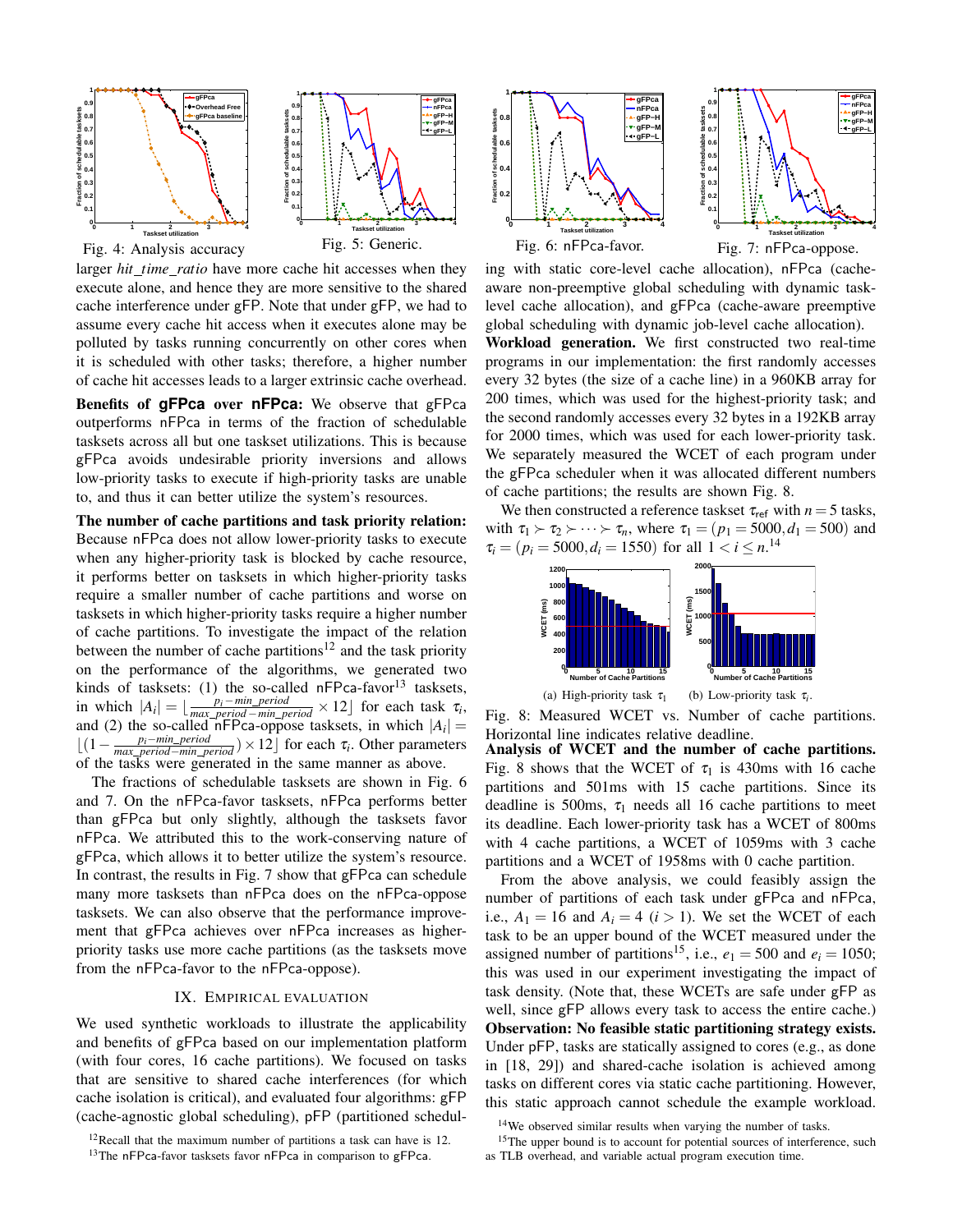Specifically, since  $\tau_1$  requires all of 16 cache partitions to meet its deadline, if we allocate less than 16 partitions to its core, then it will miss its deadline. If we allocate all 16 cache partitions to  $\tau_1$ 's core, then either (i) some lower-priority task will have zero cache partition (if it is assigned to a different core) and will miss its deadline, or (ii) all tasks must be packed onto the same core as  $\tau_1$ 's, in which case the taskset is unschedulable (since the core utilization is more than 1). In other words, no partitioning strategy exists for the workload.

Experiment: The reference taskset illustrates the scenario where the high-priority task has a very high density (ratio of WCET to deadline) and thus is extremely sensitive to interference. To investigate the impact of task density on the performance of the algorithms, we varied the density of  $\tau_1$ from 1 to 0.1 by increasing its deadline (while keeping all the other parameters unchanged), which produced 10 tasksets. The number of cache partitions were assigned for gFPca and nFPca as above  $(A_1 = 16$  and  $A_i = 4$ , with  $i > 1$ ). Although our analysis shows that no feasible partitioning strategy exists for pFP, for validation we evenly distributed four low-priority tasks and 16 cache partitions to the four cores, and assigned  $\tau_1$  to any of the four cores. We ran each generated taskset for one minute under each of the four schedulers (gFPca, nFPca, gFP, pFP) schedulers, collected their scheduling traces, and derived the observed schedulability under each scheduler.

TABLE 1: Impact of task density on schedulability.

| Density | 0.8 | 0.7 | 0.6 |     | 0.4 | 0.3 | 0.2 | 0.1 |
|---------|-----|-----|-----|-----|-----|-----|-----|-----|
| gFPca   | Yes | Yes | Yes | Yes | Yes | Yes | Yes | Yes |
| gFP     | No  | No  | Yes | Yes | Yes | Yes | Yes | Yes |
| nFPca   | No  | No  | No  | No  | No  | No  | No  | Yes |
| pFP     | No  | No  | No  | No  | No  | No  | No  | No  |

Results. Table 1 shows the observed schedulability of each taskset under each scheduler. The results show that the gFPca scheduler performed best: it was able to schedule all tasksets. The gFP scheduler performed well when the high-priority task's density is low; however, as the task's deadline becomes tighter, its tolerance to cache interference from other tasks is decreased, and thus it began to miss its deadline. The results also show that the nFPca scheduler performed very poorly – it was able to schedule only one taskset; we attribute this to its poor utilization of cache and CPU resources due to its non-preemptive nature. As predicted in our analysis, the pFP scheduler could not schedule any tasksets.

#### X. CONCLUSION

We have presented the design, implementation and analysis of gFPca, a cache-aware global preemptive fixed-priority scheduling algorithm with dynamic cache allocation. Our implementation has reasonable run-time overhead, and our overhead analysis integrates several novel ideas that enable highly accurate analysis results. Our numerical evaluation, using overhead data from real measurements on our implementation, shows that gFP improves schedulability substantially compared to the cache-agnostic gFP, and it outperforms the existing cache-aware nFPca in most cases. Through our empirical evaluation, we illustrated the applicability and benefits of gFPca. For future work, we plan to enhance both gFPca and our implementation to improve its efficiency and performance.

#### **REFERENCES**

- [1] Tracing with LITMUS*RT* . http://www.cs.unc.edu/∼anderson/litmus-rt/ doc/tracing.html. Accessed: 2015-10-15.
- [2] S. Altmeyer, R. I. Davis, and C. Maiza. Cache related pre-emption delay aware response time analysis for fixed priority pre-emptive systems. In *RTSS*, 2011.
- [3] S. Altmeyer and C. Maiza Burguière. Cache-related preemption delay via useful cache blocks: Survey and redefinition. *J. Syst. Archit.*, 57(7):707–719, Aug. 2011.
- [4] J. Anderson, J. Calandrino, and U. Devi. Real-time scheduling on multicore platforms. In *RTAS*, 2006.
- [5] J. H. Anderson and J. M. Calandrino. Parallel task scheduling on multicore platforms. *SIGBED Rev.*, 3(1):1–6, Jan. 2006.
- [6] A. Bastoni, B. B. Brandenburg, and J. H. Anderson. Cache-Related Preemption and Migration Delays: Empirical Approximation and Impact on Schedulability. In *OSPERT 2010*, Brussels, Belgium, 2010.
- S. Basumallick and K. Nilsen. Cache issues in real-time systems, 1994. [8] B. Berna and I. Puaut. Pdpa: Period driven task and cache partitioning
- algorithm for multi-core systems. In *RTNS*, 2012.
- [9] M. Bertogna, M. Cirinei, and G. Lipari. Schedulability analysis of global scheduling algorithms on multiprocessor platforms. *Parallel and Distributed Systems, IEEE Transactions on*, 20(4):553–566, 2009.
- [10] B. Brandenburg and J. Anderson. On the implementation of global realtime schedulers. In *RTSS*, 2009.
- [11] B. Brandenburg, J. Calandrino, and J. Anderson. On the scalability of real-time scheduling algorithms on multicore platforms: A case study. In *RTSS*, 2008.
- [12] B. B. Brandenburg. Scheduling and Locking in Multiprocessor Real-*Time Operating Systems*. PhD thesis, The University of North Carolina at Chapel Hill, 2011.
- [13] J. M. Calandrino and J. H. Anderson. Cache-aware real-time scheduling on multicore platforms: Heuristics and a case study. In *ECRTS*, 2008.
- [14] S. Chattopadhyay, C. Kee, A. Roychoudhury, T. Kelter, P. Marwedel, and H. Falk. A unified wcet analysis framework for multi-core platforms. In *RTAS*, 2012.
- [15] N. Guan, M. Stigge, W. Yi, and G. Yu. Cache-aware scheduling and analysis for multicores. In *EMSOFT*, 2009.
- [16] D. Hardy, T. Piquet, and I. Puaut. Using bypass to tighten wcet estimates for multi-core processors with shared instruction caches. In *RTSS*, 2009.
- [17] R. E. Kessler and M. D. Hill. Page placement algorithms for large real-indexed caches. *ACM TOCS*, 10(4):338–359, Nov. 1992.
- [18] H. Kim, A. Kandhalu, and R. R. Rajkumar. A coordinated approach for practical os-level cache management in multi-core real-time systems. In *ECRTS*, 2013.
- [19] C.-G. Lee, J. Hahn, Y.-M. Seo, S. L. Min, R. Ha, S. Hong, C. Y. Park, M. Lee, and C. S. Kim. Analysis of cache-related preemption delay in fixed-priority preemptive scheduling. *IEEE Trans. Comput.*, 47(6):700– 713, June 1998.
- [20] J. Lee, S. Xi, S. Chen, L. T. X. Phan, C. Gill, I. Lee, C. Lu, and O. Sokolsky. Realizing compositional scheduling through virtualization. In *RTAS*, 2012.
- [21] Y. Li, V. Suhendra, Y. Liang, T. Mitra, and A. Roychoudhury. Timing analysis of concurrent programs running on shared cache multi-cores. In *RTSS*, 2009.
- [22] W. Lunniss, R. I. Davis, C. Maiza, and S. Altmeyer. Integrating cache related pre-emption delay analysis into edf scheduling. In *RTAS*, 2013.
- [23] R. Mancuso, R. Dudko, E. Betti, M. Cesati, M. Caccamo, and R. Pellizzoni. Real-time cache management framework for multi-core architectures. In *RTAS*, 2013.
- [24] K. Namhoon, W. Bryan C., C. Micaiah, F. Cheng-Yang, A. James H., and S. F. Donelson. Attacking the one-out-of-m multicore problem by combining hardware management with mixed-criticality provisioning. In *TR*, 2015.
- [25] M. Paolieri, E. Quinones, F. J. Cazorla, R. I. Davis, and M. Valero.  $Ia<sup>3</sup>$ : An interference aware allocation algorithm for multicore hard real-time systems. In *RTAS*, 2011.
- [26] L. T. X. Phan, M. Xu, J. Lee, I. Lee, and O. Sokolsky. Overhead-aware compositional analysis of real-time systems. In *RTAS*, 2013.
- [27] Y. Tan and V. Mooney. Timing analysis for preemptive multitasking real-time systems with caches. *ACM TECS*, 6(1), Feb. 2007.
- [28] H. Tomiyama and N. Dutt. Program path analysis to bound cache-related preemption delay in preemptive real-time systems. In *CODES*, 2000.
- [29] B. Ward, J. Herman, C. Kenna, and J. Anderson. Making shared caches more predictable on multicore platforms. In *ECRTS*, 2013.<br>B. C. Ward, A. Thekkilakattil, and J. H. Anderson. Optimizing
- [30] B. C. Ward, A. Thekkilakattil, and J. H. Anderson. preemption-overhead accounting in multiprocessor real-time systems. In *RTNS*, 2014.
- [31] M. Xu, L. T. X. Phan, H.-Y. Choi, and I. Lee. Analysis and implementation of global preemptive fixed-priority scheduling with dynamic cache allocation. In *Technical Report*, 2015. Available at http://www.cis.upenn.edu/∼mengxu/tr/xusharedcache-tr15.pdf.
- [32] M. Xu, L. T. X. Phan, I. Lee, O. Sokolsky, S. Xi, C. Lu, and C. Gill. Cache-aware compositional analysis of real-time multicore virtualization platforms. In *RTSS*, 2013.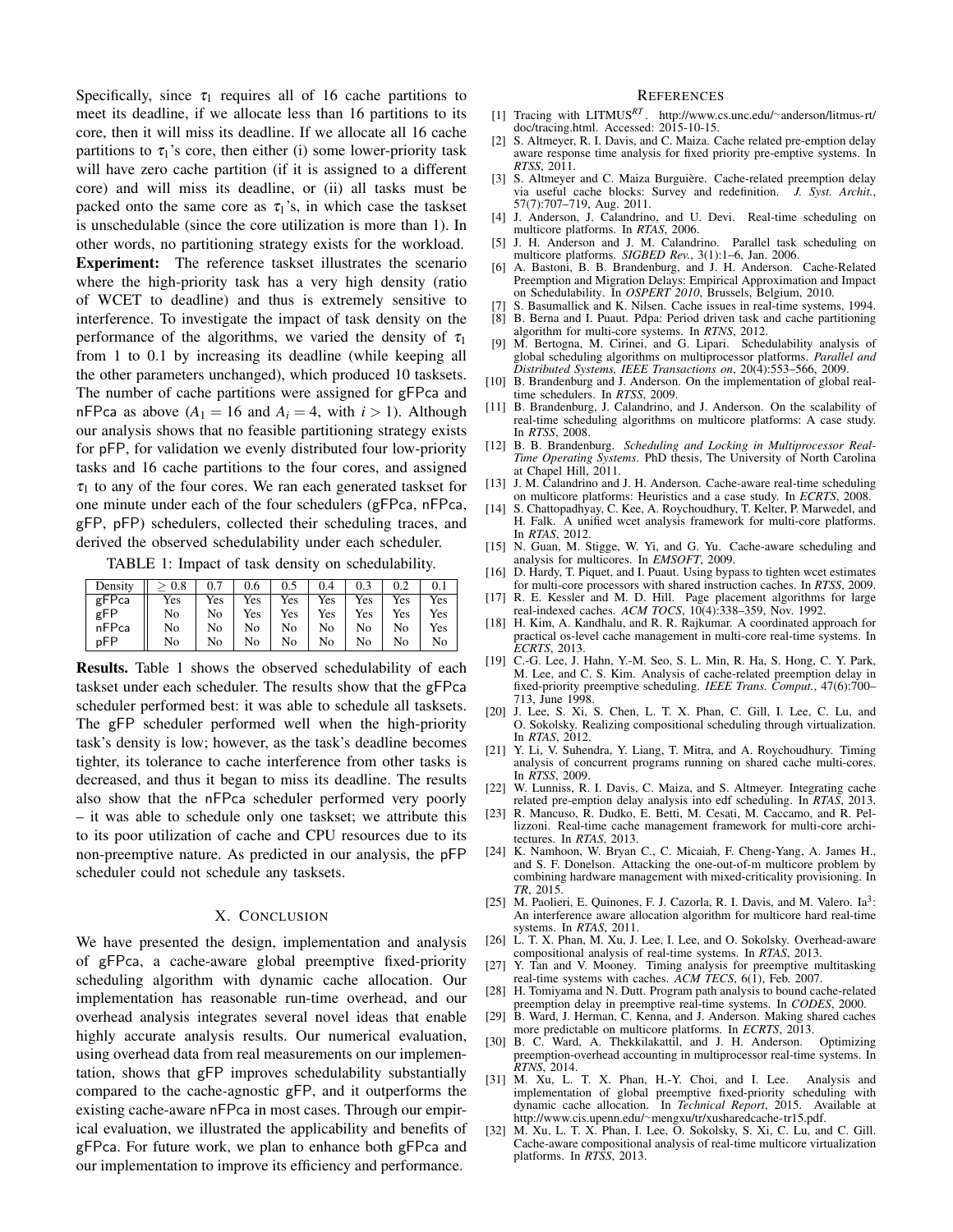#### APPENDIX A: gFPca RUN-TIME OVERHEAD

We used the feather-trace tool to measure the overheads, as in earlier LITMUS*RT* -based studies (e.g., [11, 12]). Since the tool uses the timestamp counter to track the start and finish time of an event in cycles, we first validated that the timestamp counter on our board has a constant speed (necessary for precise conversion from cycles to nanoseconds). Since the timestamp counter on each core of the board is not synchronized, we also modified the tool to use the system-wide monotonicallyincreasing timer (in nanosecond) to trace the IPI delay.

We randomly generated periodic tasksets of size ranging between 50 to 450 tasks, with a step of 50. We generated 10 tasksets per taskset size (i.e., 90 tasksets in total) under each scheduler. Under each scheduler, we traced each taskset for 30 seconds, and measured all size types of overhead: release overhead, release latency, scheduling overhead, context switch overhead, IPI delay, and tick overhead (as defined in [1]). We removed the outliers using the method in [11] and computed the worst-case and average-case overheads.

|            |                | Taskset size: 50 |        | Taskset size: 450 |        |        |  |
|------------|----------------|------------------|--------|-------------------|--------|--------|--|
|            | $\epsilon EDF$ | gFPca            | nFPca  | $\epsilon EDF$    | gFPca  | nFPca  |  |
| Release    | 5.72           | 5.86             | 4.74   | 7.73              | 23.92  | 5.45   |  |
| Sched      | 8.64           | 7.75             | 7.57   | 11.88             | 20.07  | 15.25  |  |
| <b>CXS</b> | 4.23           | 138.72           | 142.46 | 7.31              | 159.84 | 162.93 |  |
| IPI        | 4.06           | 3.64             | 4.12   | 3.92              | 3.84   | 4.03   |  |

TABLE 2: Average overhead  $(\mu s)$  under different schedulers with cache-read workload.

Table 2 shows the average overheads for taskset size of 50 and 450 under the gFPca and nFPca schedulers, as well as the existing *gEDF* scheduler in LITMUS*RT* for comparison. The results show that the release, scheduling, and IPI delay overheads of the gFPca and nFPca schedulers are similar to that of *gEDF*. However, gFPca and nFPca have a larger context switch overhead than *gEDF* does, which is expected because they may need to flush cache partitions during a context switch, as described in the implementation description. The gFPca scheduler incurs higher worst-case overheads than the *gEDF* scheduler, which is not surprising because the scheduling algorithm gFPca has a higher complexity than *gEDF*. All measured overhead values can be found in [31].

```
APPENDIX B: OVERHEAD ANALYSIS CHALLENGES
```
Existing overhead accounting approaches [3, 12, 22, 26, 32] typically work as follows:

- first, analyze for each task  $\tau_i$  either (a) the maximum cache overhead,  $\theta_i$ , that  $\tau_i$  causes to its lower-priority tasks, or (b) the maximum cost of one cache overhead,  $\Delta_i$ , that  $\tau_i$  incurs upon resuming from a preemption;
- then, incorporate the overhead into the analysis by inflating the tasks' WCETs based on the obtained  $\theta_i$  or  $\Delta_i$ .

It seems intuitive at first to apply the same approach for gFPca; unfortunately, a naïve computation of  $\theta_i$  or WCET inflation based on ∆*<sup>i</sup>* can lead to unsafe analysis results for gFPca. (Note: these apply only to gFPca, not gFP.) We will show this using an example; see [31] for more examples.

Naïve WCET inflation based on  $\theta_i$ . We first compute  $\theta_i$ for each task  $\tau_i$  ( $i < n$ ) and then inflate  $\tau_i$ 's WCET by the overhead  $\theta_i$ . For this, we extend the method used in the uniprocessor setting [28]. Specifically, when a higher-priority task  $\tau_i$  preempts  $\tau_k$  on a uniprocessor, the cache lines that  $\tau_i$ may evict from the cache must be the cache lines it can access, i.e., its ECBs (c.f. Section III). Let BRT be the maximum latency of reloading one cache line and ECB*<sup>i</sup>* be the ECBs of  $\tau_i$ . Thus, the private-cache overhead caused by  $\tau_i$  is bounded by [28]:  $\theta_i^{\text{uni}} = \text{BRT} \times |\text{ECB}_i|$ . It seems intuitive to apply the same idea to gFPca by using the ECPs of  $\tau_i$ , since the partitions that  $\tau_i$  evicts should be the partitions it can access. Recall that PRT is the latency of reloading one cache partition and  $\text{ECP}_i$  is  $\tau_i$ 's ECPs. Then, the cache overhead caused by  $\tau_i$  is bounded by  $\theta_i = \text{PRT} \times |\text{ECP}_i|$ . However, this bound is unsafe when applied to gFPca, as shown in the example below. **Counter Example 1.** *Consider a taskset*  $\tau = \{ \tau_1, \tau_2, \tau_3 \}$ , *with*  $\tau_1 = (12, 2, 10, 2), \tau_2 = (12, 4, 11, 7), \tau_3 = (12, 6, 12, 5)$ *}*, *and priority order*  $\tau_1 \succ \tau_2 \succ \tau_3$ *. Suppose*  $\tau$  *is scheduled using* 

gFPca *on a dual-core platform with 8 cache partitions, and*  $\tau_1$ ,  $\tau_2$ , and  $\tau_3$  are released at time 4, 2, and 0, respectively. *Suppose* PRT = 0.2*. Then, as illustrated in Fig. 9(a),*  $\tau_3$ *finishes at t* = 12.4 *and thus misses its deadline.* 

*However, from*  $\theta_i = \text{PRT} \times |\text{ECP}_i|$ , we obtain  $\theta_1 = 0.4$  and  $\theta_2 = 1.4$ *. If we inflate*  $\tau_1$  *and*  $\tau_2$  *with*  $\theta_1$  *and*  $\theta_2$ *, respectively, then their inflated WCETs are*  $e'_1 = 2.4$  *and*  $e'_2 = 5.4$ *. As illustrated in Fig. 9(b), this leads to*  $\tau_3$  *finishing at*  $t = 11.4$ *and meeting its deadline. Clearly, the inflated WCETs are insufficient to account for the actual overhead*  $\tau_3$  *experiences.* 

*Alternatively, if we inflate the WCET of each low-priority task* (τ<sub>2</sub> *and* τ<sub>3</sub>) with the total cache overhead caused by all *of its higher-priority tasks, the inflated WCET of each task will be:*  $e_1 = 2$ ,  $e'_2 = e_2 + \lfloor p_2/p_1 \rfloor \times \theta_1 = 4.4$ *; and*  $e'_3 = e_3 +$  $[p_3/p_1] \times \theta_1 + [p_3/p_2] \times \theta_2 = 7.8$ *. Then*  $\tau_3$  *would finish at t* = 12.2 *which is earlier than its actual finish time.*

As Fig. 9(a) illustrates, under gFPca the cache effects  $\tau_i$ has on a lower-priority task  $\tau_k$  comes from not only direct preemption (i.e., when  $\tau_i$  is released and preempts  $\tau_k$ ) but also indirect preemption: when  $\tau_i$  is released, it is possible that  $\tau_i$  and  $\tau_k$  are scheduled to run whereas an intermediatepriority  $\tau_i$  ( $i < j < k$ ) is blocked due to insufficient cache; when  $\tau_i$  finishes,  $\tau_k$  is preempted by  $\tau_j$  because there is now sufficient cache for  $\tau_j$  to execute. Therefore, the number of cache partitions of  $\tau_k$  that are evicted can be as large as  $|ECP_j \cup ECP_i|$  (which is more than  $|ECP_i|$ ).

#### APPENDIX C: BASELINE ANALYSIS

We describe the overhead-aware analysis for gFPca that was used as the baseline in our numerical evaluation. This baseline method performs WCET inflation based on the cache overhead  $\Delta_i$  that each task  $\tau_i$  incurs upon resuming from a preemption. However, instead of inflating the WCET of each high-priority task with the maximum of one cache overhead of its lower-priority tasks (which is unsafe), it inflates the WCET of each  $\tau_i$  with its total cache overhead (i.e., the overhead it experiences during the entire execution of a job).

**Computing the total overhead of**  $\tau_i$ **:** The cache overhead that  $\tau_i$  experiences when it resumes from a preemption is upper bounded by  $\Delta_i \leq PRT \times |UCP_i|$ . Since a cache partition of  $\tau_i$ may be evicted from the cache only when another task  $\tau_i$  uses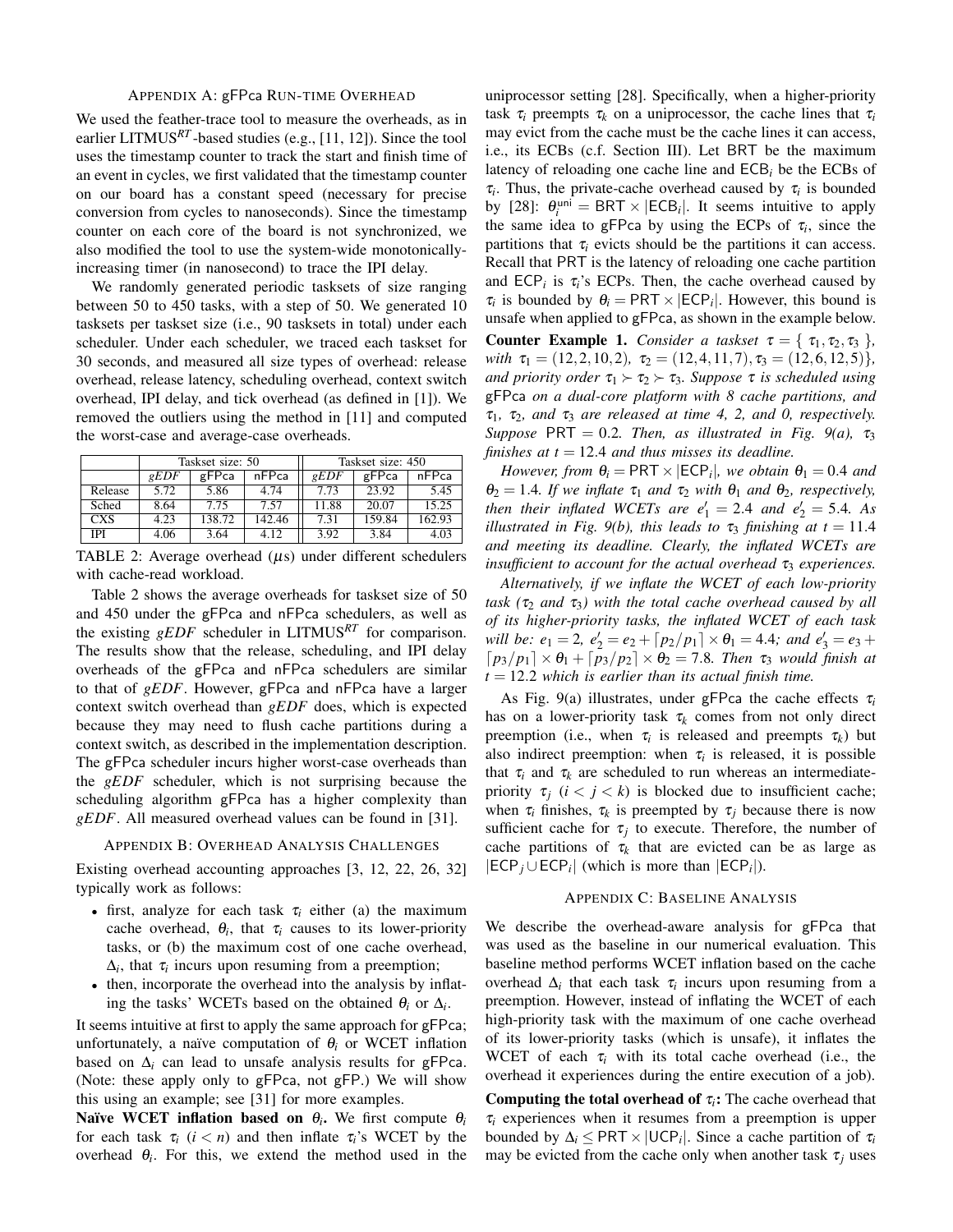

Fig. 9: Actual execution and unsafe overhead accounting scenarios for Counter Example 1.

the same cache partition, we can tighten  $\Delta$ *i* by considering the cache partitions used by other tasks:

**Lemma 11.** *The cache overhead a task*  $\tau_i$  *experiences when it resumes from one preemption is upper bounded by*  $\Delta_i = \text{PRT} \times$  $|UCP_i \cap \bigcup_{j \neq i} ECP_j| \leq PRT \times min\{|UCP_i|, \sum_{j \neq i} |ECP_j|\}.$ 

To bound the total cache overhead of  $\tau_i$ , we next derive the maximum number of times that τ*<sup>i</sup>* resumes (i.e., number of resumption events of  $\tau_i$ ) in each job's execution.

Lemma 12. *A task* τ*<sup>i</sup> resumes only when one of the following two events happens: a higher-priority task of* τ*<sup>i</sup> finishes its execution, or a higher-priority task of* τ*<sup>i</sup> releases a new job.*

Lemma 13. *The maximum number of task-resumption events of*  $\tau_i$  *during each period is at most*  $NS_i = \sum_{j*.*$ 

Since  $\tau_i$  only incurs (extrinsic) cache overhead whenever it resumes, the total overhead of  $\tau_i$  is therefore at most  $NS_i \times \Delta_i$ .

**Overhead-aware analysis:** Since the total overhead of  $\tau_i$ is at most  $NS_i \times \Delta_i$ , the WCET of  $\tau_i$  in the presence of cache overhead is at most  $e'_i = e_i + NS_i \times \Delta_i$ . As a result, the overhead-aware analysis can be established by applying the overhead-free analysis on the inflated workload.

#### APPENDIX D: EXTENSION TO OTHER OVERHEAD TYPES

Real-time tasks typically experience six major sources of overhead [10]: release, scheduling, context-switching, IPI overhead, cache related preemption and migration (CRPMD), and tick overheads. We specify the cost of each of these six overheads as  $\Delta^{rel}$ ,  $\Delta^{sched}$ ,  $\Delta^{cxs}$ ,  $\Delta^{ipi}$ ,  $\Delta^{crpmd}$ , and  $\Delta^{tick}$ . Since the tick overhead is quite small  $\ll 11\mu s$  for 450 tasks on our board) and does not involve any scheduling-related logic under all three (event-driven) schedulers (gFPca, nFPca, and gFP), we exclude it from the analysis and focus on the other five types of overhead. (Our analysis does not consider blocking overhead.) We first analyze the overhead when a task executes alone, and then account for all types of preemption-related overhead. We then perform WCET inflation, and apply the overhead-free schedulability analysis on the inflated taskset.

Overhead accounting when a task executes alone. We observe that a task  $\tau_k$  always incurs one release overhead, one IPI delay overhead, one scheduling overhead, and one context switch overhead, when it executes alone in the system under any of the three schedulers. Therefore, the execution time  $\bar{e_k} = e_k + \Delta^{rel} + \Delta^{ipi} + \Delta^{sched} + \Delta^{cxs}$  is a safe bound on the execution time  $e_k$  of  $\tau_k$  in the presence of the overhead when the task executes alone.

Overhead accounting under gFPca. Fig. 10 illustrates the preemption-related overhead under gFPca. We observe that at



Fig. 10: Overhead scenario when four tasks,  $\tau_1 \succ \tau_2 \succ \tau_3 \succ \tau_4$ , are scheduled under gFPca on three cores. Task  $\tau_1$ , which requires all system's cache partitions, releases a job and preempts  $\tau_2$ ,  $\tau_3$  and  $\tau_4$ at  $t_1$ . When  $\tau_1$  finishes execution at  $t_3$ , the other three tasks resume. Note that the cost of the context switch overhead and the CRPMD overhead depends on the task that releases a new job or that resumes.

each task-resumption event of  $\tau_k$ ,  $\tau_k$  experiences all three types of overhead, CPRMD, scheduling, and context switch once. Hence, we can account for preemption-related scheduling and context switch overheads using the same approach as the CRPMD overhead accounting in Section VII. Specifically, the number of task-resumption events of a task  $\tau_k$  in each of its period is bounded by  $NR_k = \sum_{i=1}^{k-1} (\lceil \frac{d_k}{p_i} \rceil + 2)$ . The total preemption-related scheduling and context switch overhead is thus at most  $\gamma_k = NR_k \times (\Delta^{sched} + \Delta^{crs})$ . Hence, the execution time of  $\tau_i$  with all five overhead types is bounded by

$$
e'_{k} = e_{k} + \Delta^{rel} + \Delta^{ipi} + \Delta^{sched} + \Delta^{cxs} + \delta^{k} + \gamma_{k}.
$$
 (9)

Overhead accounting under gFP. When a preemption event of τ*<sup>k</sup>* occurs under gFP, τ*<sup>k</sup>* incurs one scheduling overhead, one context switch overhead, and one CRPMD overhead, similar to the preemption-related overhead scenario under *gEDF* shown in [10]. Since gFP does not provide cache isolation, concurrently running tasks may still evict out the cache content of each other. Since it is difficult to predict or analyze which cache content of a task may be evicted out by another currently running task, we assume all cache accesses incur cache misses to safely account for the sharedcache overhead under gFP. Let  $\alpha_k$  be the fraction of the WCET of a task  $\tau_k$  that is spent on cache hit without the shared-cache interference, and *hit latency* and *miss latency* be the cache hit and miss latency of the shared cache, then the shared-cache overhead of  $\tau_k$  under gFP is

$$
\delta_k = \left[ \left( \alpha_k \times e_k \right) / hit\_latency \right] \times \left( \text{miss\_latency} - \text{hit\_latency} \right)
$$

Therefore, the inflated execution time of  $\tau_k$  that accounts for five types of overhead is bounded by

 $e'_{k} = e_{k} + \Delta^{rel} + \Delta^{ipi} + 2 \times \Delta^{sched} + 2 \times \Delta^{crs} + \Delta^{crpmd} + \delta_{k}$  (10) Overhead accounting under nFPca. Because no preemption occurs under nFPca, the WCET of each task  $\tau_k$  that accounts for all five types of overhead under nFPca is bounded by  $e'_{k} = e_{k} + \Delta^{rel} + \Delta^{ipi} + \Delta^{sched} + \Delta^{crs}.$